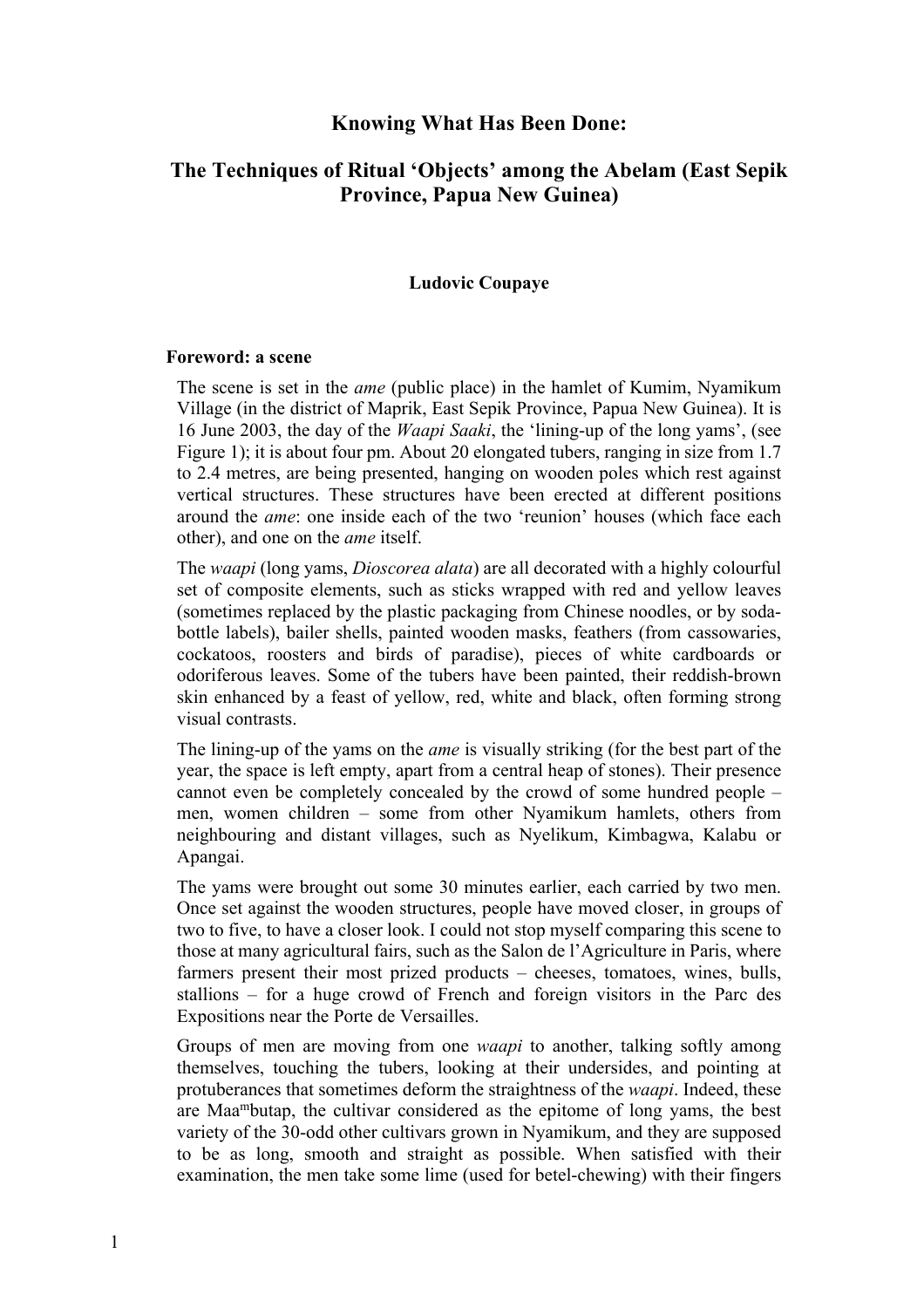out of the baby-food jar that has replaced the once-customary gourd, and put a white spot on the tuber, while letting out a short cry ('woo-ah') to express their appreciation. Then they move to another *waapi*, and are replaced by another group of men.

Being here to study the making of yams, I (again) asked one of my *Nëma<sup>n</sup>du*<sup>i</sup> friends, Ganbakiya, how one evaluates the Maambutap. I have to confess that my intention was to cross-check the use of the formal criteria I had been told of in previous discussions. Instead, Ganbakiya asked me to follow him to a tuber, and surprised me by crouching down to show me how to evaluate the yam: 'See, you first look at the length, then you put your hands around its belly to see how big it is, then you touch the skin and see if it has not too much hair on it, and then...' He was showing me the actual physical techniques used in such evaluation. Either because my question was formulated in Tok Pisin (not trusting skills in the Ambulës language) in a way that indicated my desire to know the procedure, or because it was Ganbakiya's spontaneous response to such an enquiry, the moment was for me a kind of 'productive misunderstanding'.

The following night I was told more about what the groups of men had been discussing, sotto voce, while evaluating the yams. The main topic was not in fact focused on the dimensions or sensorial characteristics of the yams, but rather on their cultivator and on their origin (such as who provided the original tuber to be planted, and who was involved in the cultivation process). While the nature of the groups' discussions pointed to another way of considering the yams, Ganbakiya's answer directed me towards a specific aspect of yam evaluation, which can be read in different ways: phenomenological, for instance, as demonstrating the ways in which one can actually get to know (about) an object through sensory engagement with it, during which vision is complemented by touch and smell (the different plants used for the decorations having a strong odour). But, to me, it also pointed to something essentially different from the Parisian Salon de l'Agriculture; unlike most visitors to such an exhibition, every single person in the *ame* can be considered as knowing how to grow yams. They all know what has been done to produce them, because all have some degree of expertise and can thus relate to what such a display of spectacular results, framed within a ritual setting, implies in terms of processes. Indeed, the different groups of men were themselves yam cultivators. For some, their own ceremony had already been held, while for others it had yet to come. Women and children, because of their everyday role in the garden, also have a good knowledge of how to plant yams, their general characteristics and what is required to obtain such impressive results.

#### **Productive misunderstandings and revelatory processes**

In retrospect, this 'productive misunderstanding' directs my focus, not towards the content of the evaluations (which is another topic in itself), but rather to how the material presence of *waapi* on the ground, during the ceremony, was connected to forms of embodied (i.e. non-verbal) knowledge about the complex process of making yams.

From the perspective of the project tackled by the editors of this volume, analysing the ceremony through the *waapi* places my discussion at the intersection of three interrelated aspects of the particular setting I am dealing with. The first deals with the field of analysis of rituals, one of the constitutive domains of anthropology. In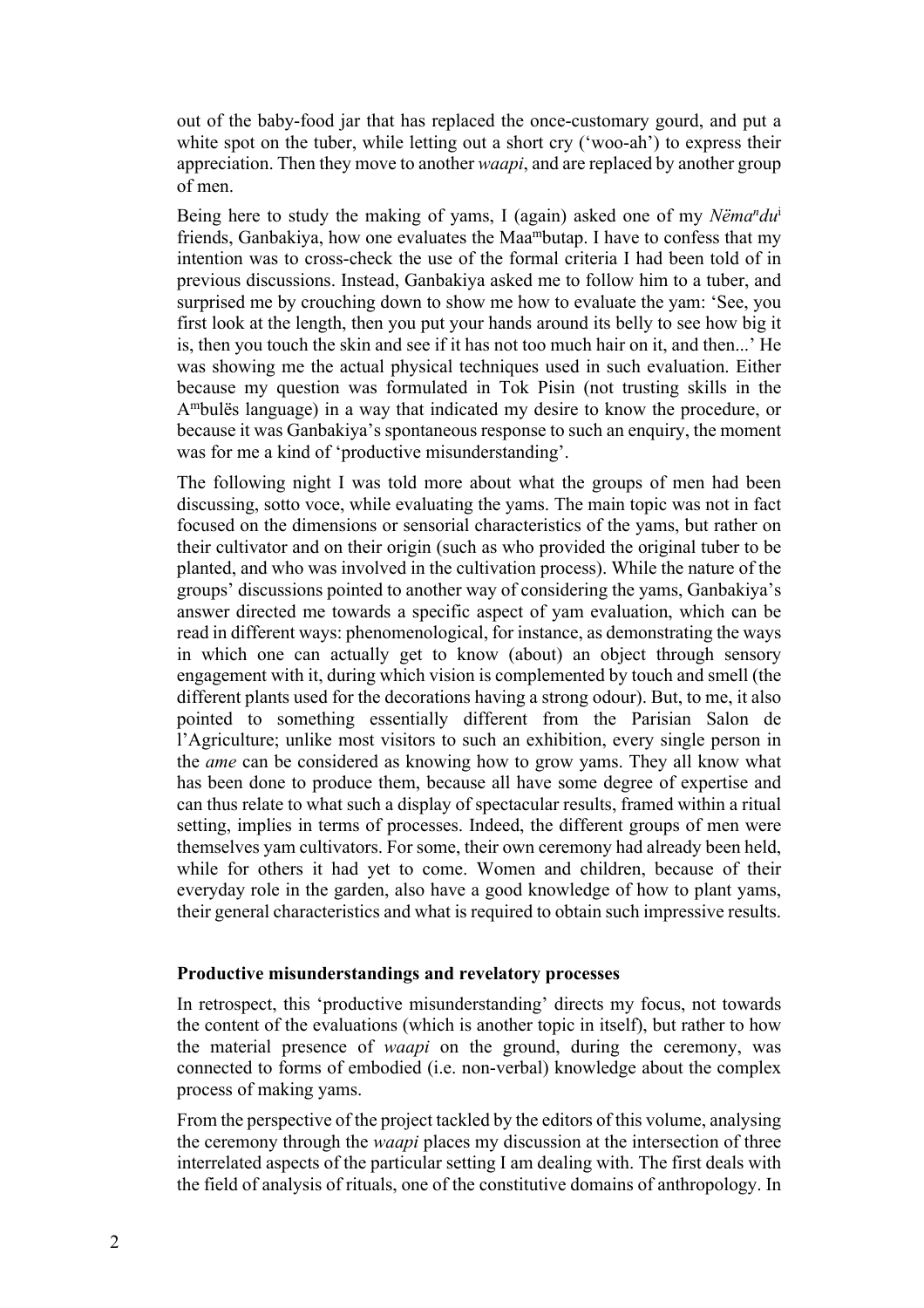Melanesia and particularly in the area I am dealing with – where initiation rituals have provided abundant ethnographic material – discussions have tackled, either separately or together, the constructivist, cognitive, psychological, non-verbal or knowledge-related dimensions of such phenomena (Bateson 1936; Barth 1975; 1987; Gell 1975; Lewis 1980; Wagner 1984; Juillérat 1986; 1992, Houseman and Severi 1996). However, as pointed out in the introduction, most of these analyses have seldom considered the analytic value of things and artefacts for an understanding of religious phenomena.

The second aspect relates to the fact that, in the same settings, rituals and religious practices are also major occasions for the production and exhibition of a rich and visually striking material imagery, ranging from body ornaments to elaborate temporary or permanent constructions, all in relation to complex performances. In many cases, such productions have occupied an uneven methodological or analytical role in the study of rituals. The people known as the Abelam have been anthropologically notorious for their elaborated initiation system (Kaberry 1941; 1941–42; Forge 1967; 1972; 1990; Heerman 1983; Hauser-Schäublin 1989a; 1989b; 1995) involving the creation of temporary elaborated images. They were also made famous in the field of the anthropology of art by the founding work of Anthony Forge, who demonstrated the non-verbal and cognitive dimensions of Abelam forms of visual representations. In many ways, Forge's analysis of the Abelam material prepared the ground for further development, such as in Gell's approach (1992; 1998), one of his students.

The third aspect deals with absence. In Nyamikum village, as in many other Abelam localities, people indicate that no such initiations have been conducted for the past 20 years, seeing this as a consequence of both a scarcity of certain appropriate resources (especially pigs) and conversions to the diverse forms of Christianity in the area. As a result, the main part of this richness of ritual visual and material production is today mostly visible in Western museums (cf., Heerman 1983, Hauser-Schäublin 1989b, Smidt and McGuigan 1994). However, the cultivation and decoration of long yams seem to have endured as the main contemporary ceremony, along with new forms such as occasional gatherings in Maprik town, where delegations of villagers decorate and display themselves, and perform dances similar to those which conclude initiations. During the period of my stay, such ceremonial events took place in support of the candidacy of a local MP, or (in May 2002) to celebrate the start of the asphalting of the Maprik-Wewak road.

These three aspects of my own field research relate to the multi-layered and multidimensional roles of artefacts explored in anthropological studies of art and material culture. Concentrating on the part played by decorated yams, I am attempting to investigate whether, being framed within a ritual setting and enhanced by the impressive display of long yams, yams could be somehow connected to a local wider cosmological understanding of the world, through the embodiment of technical practices.

In this chapter, I first place my vignette into the wider frame of a yam ceremony, and then discuss the visual productions made for initiations to outline how verbal exegesis is made redundant through the relations that visual and conceptual connections instantiate in other forms. In the second section, I discuss how recent analytical reversals (for instance Holbraad 2011: 17) allow for rethinking the relationships between techniques and rituals through the perspective of the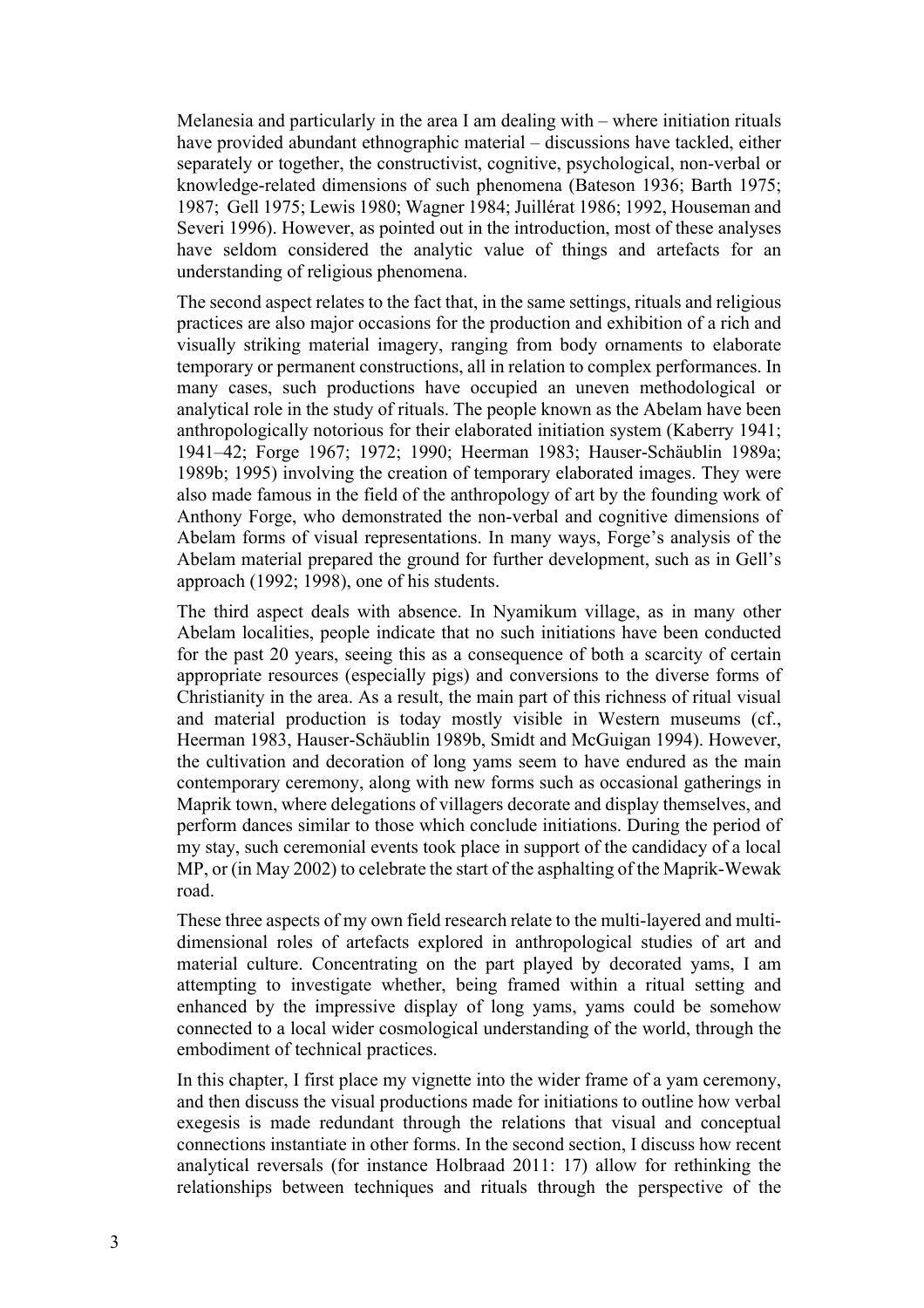artefact produced/displayed. In my particular case, yams, as central artefacts of the Waapi Saaki, instantiate the effective success of a year-long process. The analysis of the *chaîne opératoire* (operational sequence) of this process shows a series of connections that link garden, society, landscape and cosmology through the type of materials, substances, sociality and agents that pervade everyday routines, across domains of experience. It is, I suggest, this process-made-thing that is exhibited during the Waapi Saaki. The last part of the chapter hints at how yams, and their particular botanical properties, could correspond to a form of 'Abelam sociology' that is, in part non-verbal discourse on social forms and their reproduction. It could be that the revelation of such 'sociology' seems then to have a double effect. On the one hand, it provokes people's responses to the type of relationships materialised, fixed for a brief moment, in order to be engaged with. On the other hand, the ceremony, by revealing in this fugitive moment the fundamental fluid nature of sociality (I am tempted to write 'yam-ity'), enchants both past and future relationships. I conclude by suggesting how this sociologically-constructed yam could help us to understand and comment upon past initiation ceremonies and contemporary rituals.

#### **Yam ceremonies and initiations**

## *A Waapi Saaki ceremony at Kumim hamlet, Nyamikum villageii*

While our focus is on the things that play a role within ritual, I would like to start by summarising briefly the sequence of the Waapi Saaki that took place on 16 June 2003. Indeed, as Eric Schwimmer suggests (1990), rituals in anthropology of art – or material culture – can be considered as proper 'objects' in their own right, rather than only as categories or 'subjects' of anthropological enquiry. The multi-dimensional nature of ritual constructions could indeed render the isolation of a single artifact – here the yam –, even for the purpose of analysis, fundamentally contradictory to the entire endeavour of understanding the phenomenon. The point here, of course, is not to extract *waapi* from their ritual framing – as Gilbert Lewis puts it (1980) – but rather to follow them through the course of the event.

While preparations start months before the actual day (with negotiations between the different members of Nyamikum communities, the gathering of supplies – of which the purchase of a pig is perhaps the most problematic one – and the harvesting, selection and preparation of the tubers to be presented), the work on the *ame* itself only started on the 14 of June, with the sweeping of the ground by women and children, and the making by men of the different fences and wooden structures surrounding the ceremonial area. The ground was cleaned and some decorations of leaves and flowers were placed on the heap of stones (*baapmutaakwa*; the 'moon' or 'spider') in the centre of the ame.

The *waapi* harvested between April and May, decorated in the course of the previous weeks, were to remain out of sight until the moment of their revelation. Thus, most had been brought at night from their different locations by the various participants, and placed in a special enclosed area, near the *ame*, just behind the western-most reunion house (*putë*). Most of the men of the Kumim hamlet then came then spend the night in the *putë*, to keep a watch on the yams and their decorations that had already been moved there.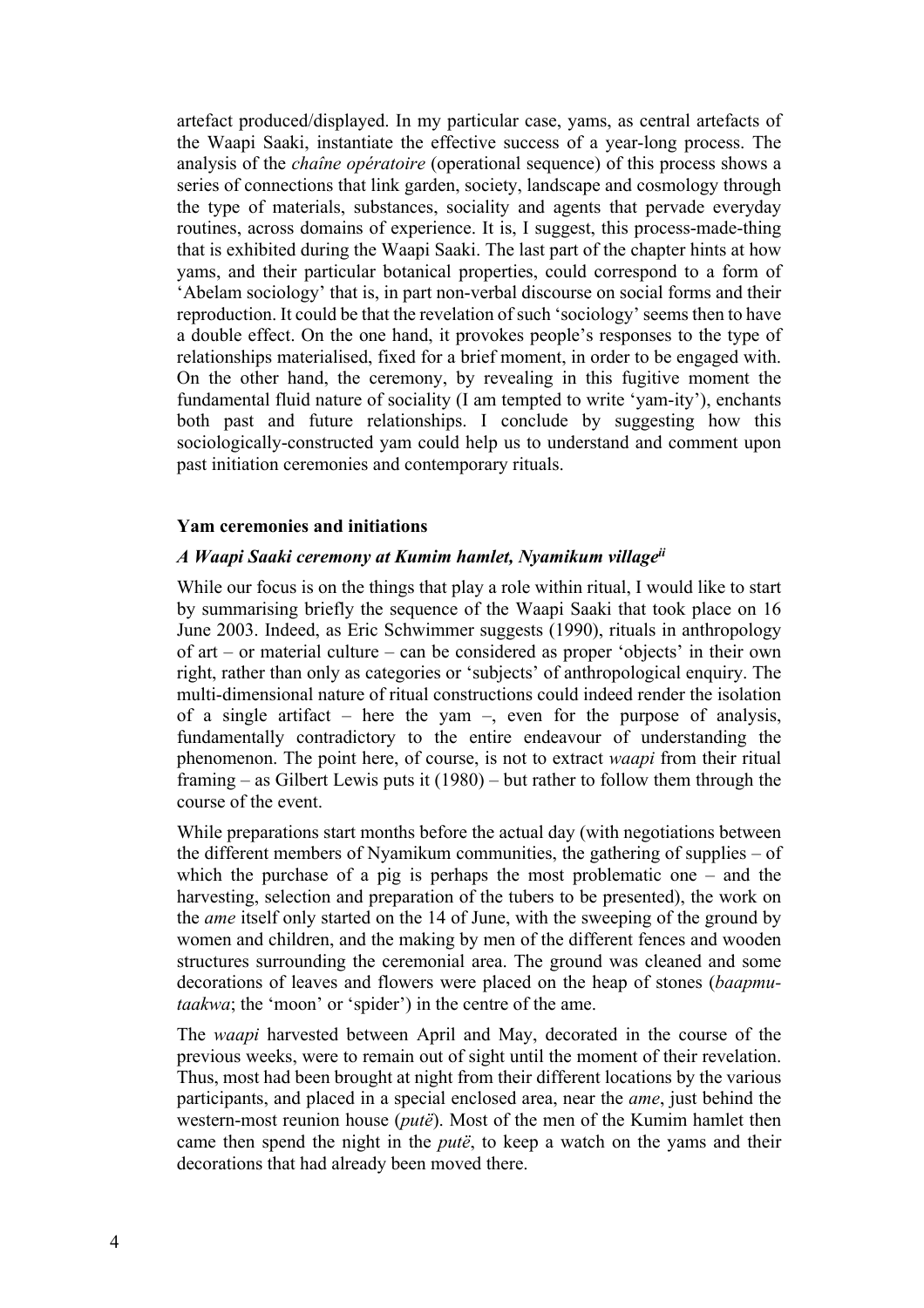The following was the programme of events on  $16-17$  June<sup>iii</sup>:

1. Arrival of the audience: on the morning of the 16th, from about 9:00 to 14:00, the *ame* was first populated by men from other hamlets of the village itself, then by delegations from other villages. Children and women remained on the periphery of the ground, while others were still preparing the food for the feast. Arriving visitors all followed the same routine, entering the ground in silence and circling the *baapmutaakwa* counter-clockwise, then coming to a halt and letting out a single cry, before dispersing to greet local friends and relatives. The *ame* became steadily busier and the atmosphere merrier.

2. The *puyaa* dance: around 3.30 pm, two men, each holding a spear, wearing a forehead ornament, and holding a *manuwi* ornament in his mouth, ran silently into the *ame* from the side and circled the *baapmu-taakwa* in opposite directions for less than a minute, menacing the crowd and each other every time they crossed, and then left, running from the *ame* by one of the exits.

3. Arrival of the *waapi*: right after this dance, a procession of five men (mostly *Nëma<sup>n</sup>du*) beating hour-glass shaped drums and singing, entered the ground, followed by a line of five women, wearing their string bags on their heads, and responding to the men's song. Following them, there came a succession of 21 decorated *waapi*, each pole carried by two men. The procession circled the central stones clockwise, before installing the yams on the three standing structures.

4. Evaluation of the *waapi*: once the yams were installed, the audience (including women and children) moved forward to see them. At the same moment, food, mostly ordinary boiled yams (*Dioscorea esculenta*), was brought and set at one side of the *ame*. Simultaneously, areca nuts and tobacco were distributed among the audience by groups of young men. Once presented, the food was then distributed to the groups, and immediately consumed.

5. Speeches: 4.30 pm there began a series of speeches from the different *Nëma<sup>n</sup>du* present. All of them were conducted in Ambulës, addressing current topics such as recent conflicts, and the necessity of mediation, between villages, and commenting on future or past public exchanges. Yam cultivation was central to the exchanges, in the form of metaphorical references, using images such as national politics, war in Afghanistan, or football teams.

6. Start of the *Kaagu* dance: around 18:30, as night was falling and fires were being lit, all the women left from the *ame*.<sup>iv</sup> Successive groups of four to five men (from Nyamikum or from other villages) performed a series of short songs, called *Kaagu*, each song lasting about one minute, all based on the same rhythm, and telling three types of stories: past war deeds, ceremonial exchanges, or love. In the two reunion houses, younger men were beating horizontal slit drums, coordinating their rhythm with the voices and the hour-glass drums, and the singers were joined by a crowd of dancers. Meanwhile, the audience was sitting together in groups according to their various affinities, talking together, eating, sometimes sleeping, getting up to dance, or moving between groups, or beyond the fence in the hamlet. Outside the *ame*, beyond the fences, under the moonlight and in the light of petrol lamps, the entire hamlet was very active, either around kitchens, where women were cooking food, or in the surrounding area where younger men gathered to drink alcohol, or to listen to contemporary PNG pop music on tapes, much to the disapproval of older generations. The *waapi* exhibited had a silence presence, with people moving around, dancing around or sleeping close to them.7. Distribution of pork: about midnight the distribution of meat began, accompanied by rice and vegetables, all wrapped in leaves. The hosts swiftly distributed portions of this food according to status and to political alliances.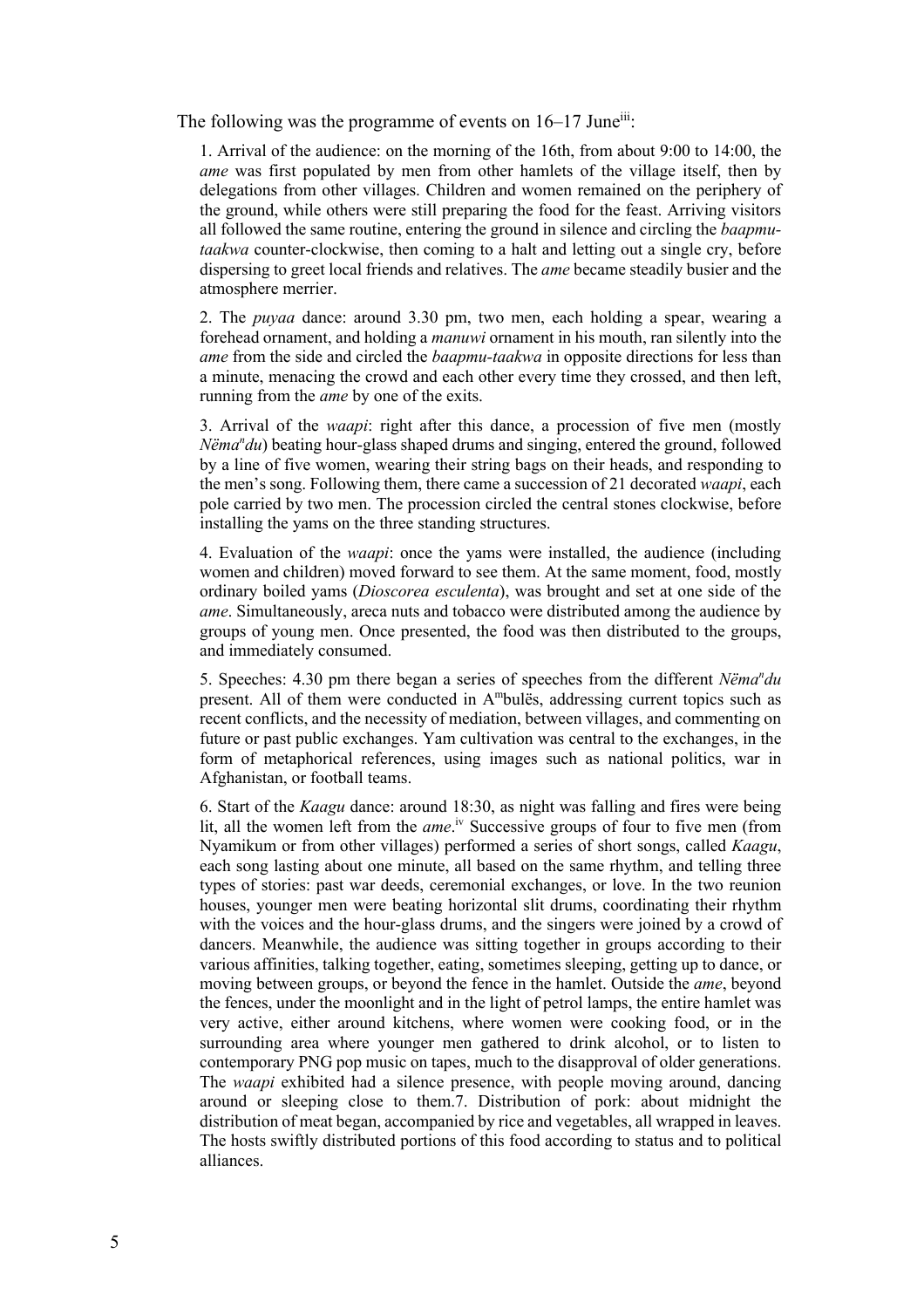8. The rest of the night was spent dancing, with men moving in and out of the *ame*, joining in the animation in different parts of the hamlet.

9. Final speeches: at dawn (around 6 am on 17 June), the singing and dancing stopped, and more food was brought. This was the moment of the last public speeches, about future ceremonies to come.

10. Small groups started to leave to go back to their villages or hamlets, while the remaining people slept in the *ame*, under the shade of the *putë* or the neighbouring trees, or chatted.

During the entire ceremony, the looming presence of the decorated *waapi* formed a general background. Later on during the day, they are carried back to their owner's storage house.

In previous times, the Waapi Saaki was followed by competitive exchanges of the decorated tubers between ceremonial partners (see below) within the village itself or from other villages. Today, in order to avoid conflicts that could result from these exchanges (cf. Forge 1990), such exchanges are said no longer to occur between villages, and rarely between fellow male cultivators. Nowadays, decorated *waapi* circulate between groups, mostly in relation to disputes, marriage or funerals. Once exchanged, they are usually cut into sections, some for eating, others for replanting.

### **Initiation ceremonies (***in absentia***)**

The literature on Abelam initiation ceremonies (Forge 1966; 1967; 1970; Kaberry 1971; Hauser-Schäublin 1989a; 1989b; 1995; Smidt and McGuigan 1994) allows us to draw a general picture.

Every village is composed of patrilineal, virilocal and exogamous clans, and is divided into two ceremonial moieties that cross-cut the clan organisation. Each man has an official ceremonial partner (*saambëra*) in the opposite moiety, In the either within the village, but also in another village. These two moieties were materialised particularly during initiations, when men from one moiety would prepare and supervise the initiation of their partners' sons. In the following installment, their own sons would then be initiated by their partners. Initiations were organised in sets of four stages over the life of an individual, the entire cycle (eight stages in total, four for each moiety) covering several decades. Only a few older men (who have managed to gather the required influence and resources) underwent the final stages.

Initiations involved the isolation of the initiated during several weeks (up to a month or more), and then putting them, in the final stages, in the presence of temporary images conceived in secret by the opposite moiety. For the higher stages, these images were built inside the ceremonial house, forming an overwhelming visual complex said actively to transform the uninitiated into initiates (cf. Smidt and McGuigan 1994; Losche 1995). At the end of the initiation, the men were richly decorated, and released during a dancing ceremony on the public *ame*. Their decoration visually and materially had strong echoes with paintings on the façade of the ceremonial house, sculptures of the initiation chambers, and decorated yams themselves.

The subject of images and ritual objects particularly attracts one's attention because of their roles. As discussed by Forge (1970) and more recently by Losche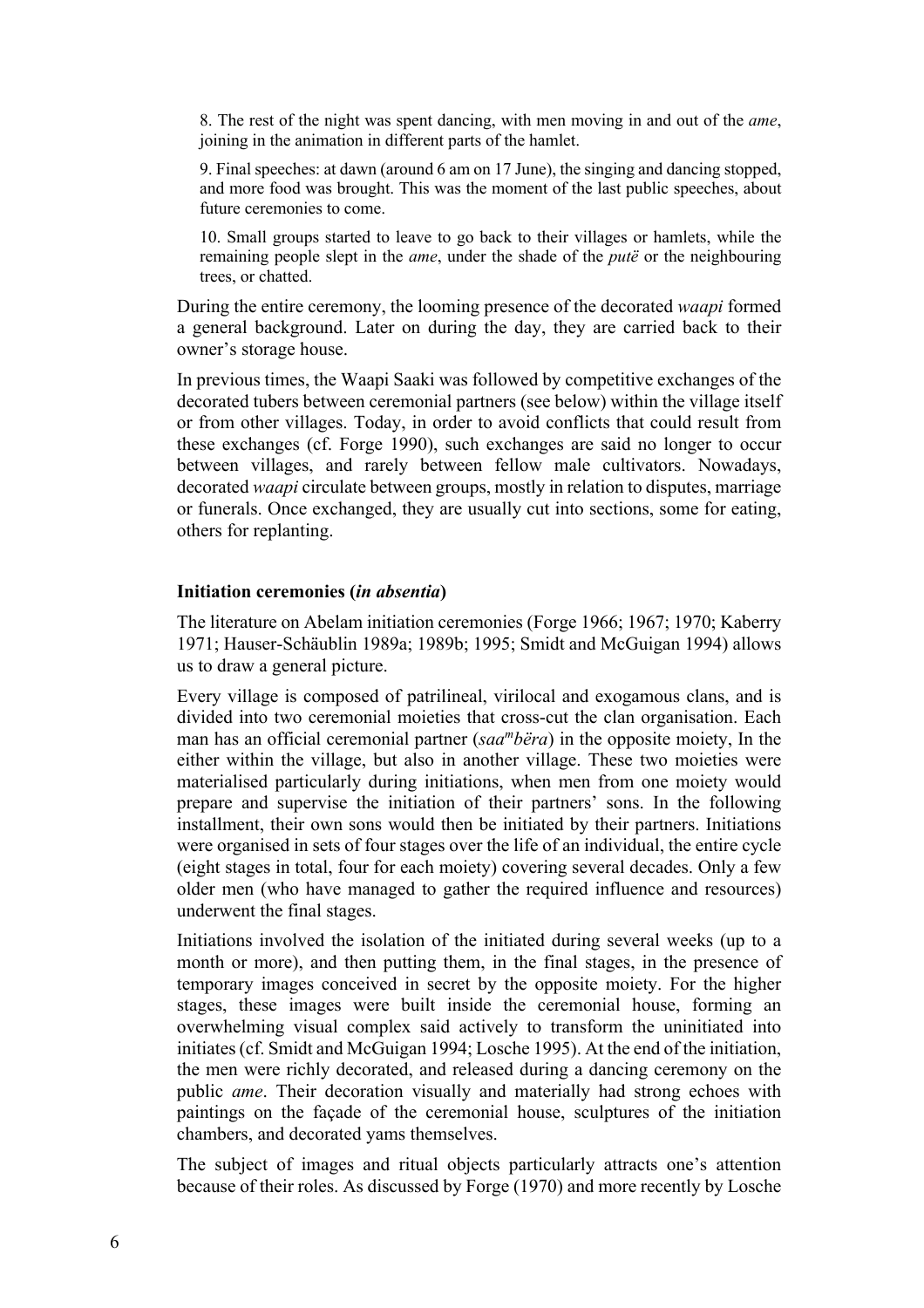(1995), none of these images, be it the colourful paintings on the ceremonial house façade, the carved figures presented within (Hauser-Schäublin 1989b), or the composite figure of the *puti* (Smidt and McGuigan 1995) that formed the most elaborate construction of the initiation environment, were subjects of elaborated verbal exegesis. To make matters more difficult for a traditional iconographical analysis, the oral tradition among the Abelam is considered comparatively poor in comparison with neighbouring groups, who possess some very complex mythological cycles. This made impossible the provision of sufficient iconographic clues to help in the analysis of these modes of representation; but this disconnection from any verbal narrative led Anthony Forge to develop some of the most fertile and groundbreaking anthropological analyses of art and of the ritual role of images. Forge insisted in particular on studying 'carvings and paintings as things in their own right relating to each other and the beholder, and not as mere manifestations of some other order of cultural fact such as mythology or religion' (1966: 23). Contrasting with the then-dominant representational approach to ritual objects and figures, Forge's investigations of 'meaning' led him to suggest that, in the Abelam case, 'the meaning is not that a painting or carving is a picture or representation *of* anything in the natural or spirit world, rather it is *about* the relationship between things' (Forge 1973: 191, original emphasis).

Forge's final interpretation was that the ceremonial house paintings were in fact dealing with male-female relations – a theme that was then recurrent in the analysis of Sepik rituals. But, beyond this interpretation, Forge's insights also allowed thinking through how Abelam artefacts (especially those with strong visual characteristics) played an active role in rituals. Indeed, the rich visual dimension of initiation rituals seems overtly to have been the major component of the entire aesthetic experience – even to the extent that the performances themselves (dances, songs, etc) sometimes appear to fade into the background in favour of understanding ritual as a complex artefact in itself (see Schwimmer 1990; Hobart and Kapferer 2005).

If this is accepted, both initiations and the Waapi Saaki have to be conceived as a single 'object', with many interlocking and interrelated components forming a kind of sense-scape, directed to the active creation of an experience meant to transform its audience. Indeed, it is as if the fact of simply being put in the physical presence of the ritual images was in itself sufficient to operate the transformations of initiates into initiated.

This particular functionality of Abelam images has been discussed on several occasions (for a recent example, see Morphy 2005), and notably reformulated in a very evocative way by Diane Losche:

> Asking the Abelam what this particular design means is akin to asking, 'What does your refrigerator mean?' or, to reverse the issue, 'What does your painting do?' For the Abelam this separation between meaning and function is an inappropriate basis on which to ask a question (Losche 1995: 59).

This echoes strongly Gell's position regarding the agency of certain visual productions, perhaps less in his last publication (1998), than in his work on the relationship between enchantment and technology (1988; 1992). The role of images, in the Abelam case, can indeed be conceived as enabling a transformative experience, as well as the materialization of forms of dispersed cosmological knowledge, at the limit of the speakable, or even the conceivable (cf. Tuzin 1995).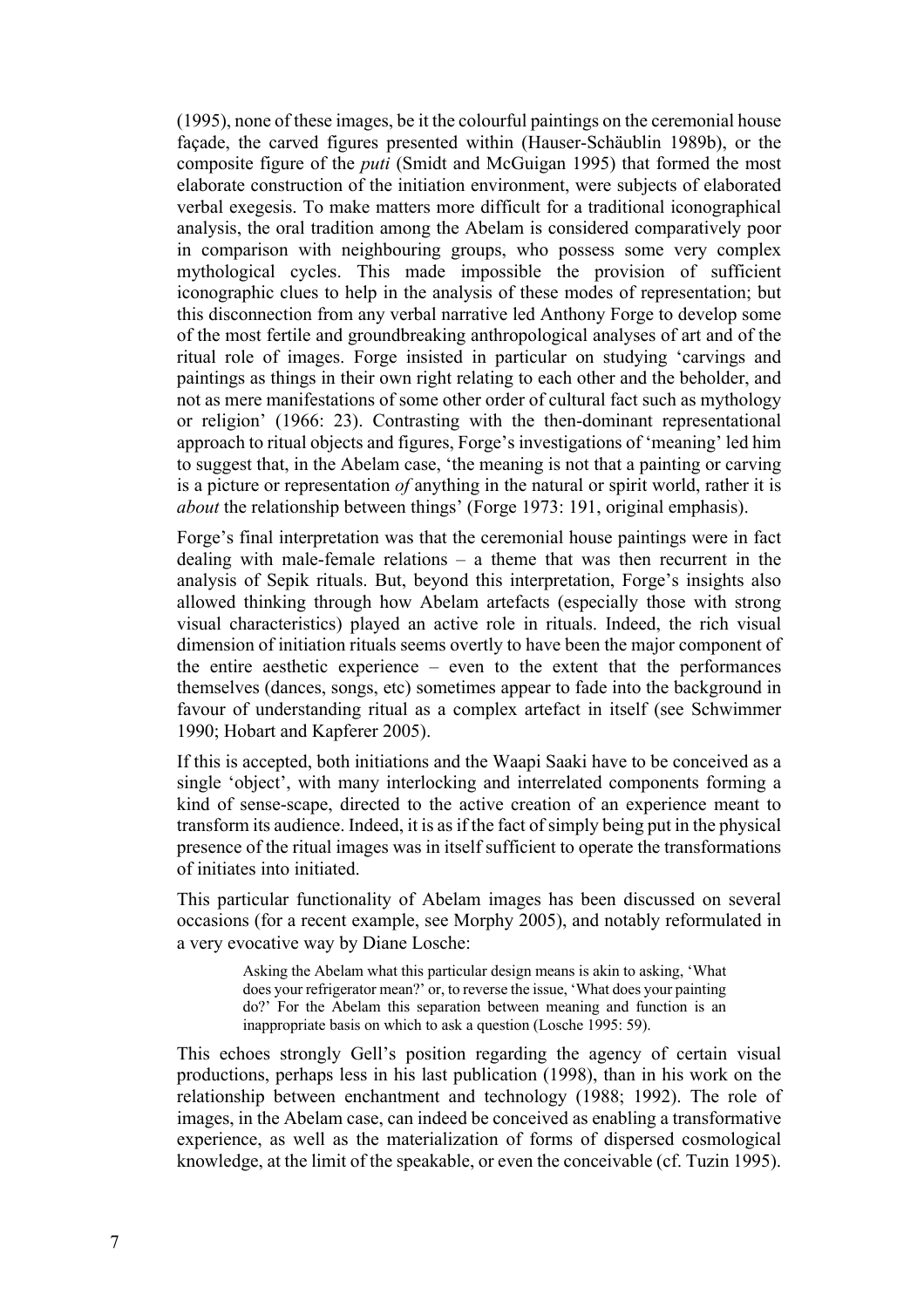The absence of initiation ceremonies, of course, relates to phenomena such as conversion to the various forms of Christianity, migrations (Roscoe and Scaglion 1990) and, in Nyamikum, to discourses where hopes and representations about modernity are intertwined with mixed feelings of nostalgia and fear about earlier days. This begs another question, too vast to be treated in this chapter, but worth mentioning, which is to what extent Waapi Saaki rituals carry modes of valuesreproduction, similar or different to initiations. However, what initiations tell us is that the socially active role of images is well established in this domain, not as iconic representations of a higher order but rather as a double tool: on the one hand, an actual technical apparatus, or device, aiming at a form of social efficiency; on the other, and perhaps connected, as a form of commentary on past, present and future relationships. This is, I believe, exactly the point made by long yams in Waapi Saaki.

To unpack this double nature, I suggest reaching for the source and origin of longyam materiality, not from the angle of aesthetic or cognitive processes, nor as valuable, food or images, but from how they actually came into being. This requires bringing in discussion of techniques and objects.

### *Rituals, techniques and objects*

Over the last 40 years, the field of material-culture studies has done a great deal to unveil the non-verbal, cognitive, social agency of objects and things, and one the main strategies used to overcome divides and essentialisations has been to operate what could be called epistemic shifts, from essences to relations, from entities to processes.<sup>v</sup> These shifts emerged particularly from the resistance of indigenous categories to fitting into Western frameworks, and from the growing resistance from anthropologists themselves to engage in the cultural translation (treason) of these categories into new ones.

In this light, from a Melanesianist perspective it has almost become a truism that one of the dominant paradigms of indigenous ontologies is about fluidity, relationality and processes. While this has been explored in domains such that of persons (e.g. Strathern 1999), and myth (e.g. Goldman and Ballard 1998), the phenomenological level of artefacts and landscape is increasingly being submitted to the same analytical treatment (in addition to Forge's insights, see also for instance Henare, Holbraad and Wastel 2007, Leach 2002, Jeudy-Ballini and Juillérat 2002, Bell and Geismar 2009). The challenge – in many ways, culturally counter-intuitive to Western scientific endeavour  $-$  is thus to overcome the apparent givenness, static and finite nature of things (percepts) in order to address them as potentially processual entities, that is things in movement through time and in stages, as potentialities made thing, or as movements given shape and form or indeed concepts in themselves (cf. Holbraad 2011). Discussions on the biography of things, their social lives and their agency have contributed a great deal to this understanding of artefacts. In other words, one could easily say that these transformations in interpretative frames of things have both come from and confirmed the challenge to static categories used to analyse indigenous cosmologies.

The analysis of techniques has also benefited from these shifts (Mauss 1973; Schlanger 2006; Douny and Naji 2009; Ingold 2000, Warnier 2001; 2007), and brought back the question of physical engagement with materials and of their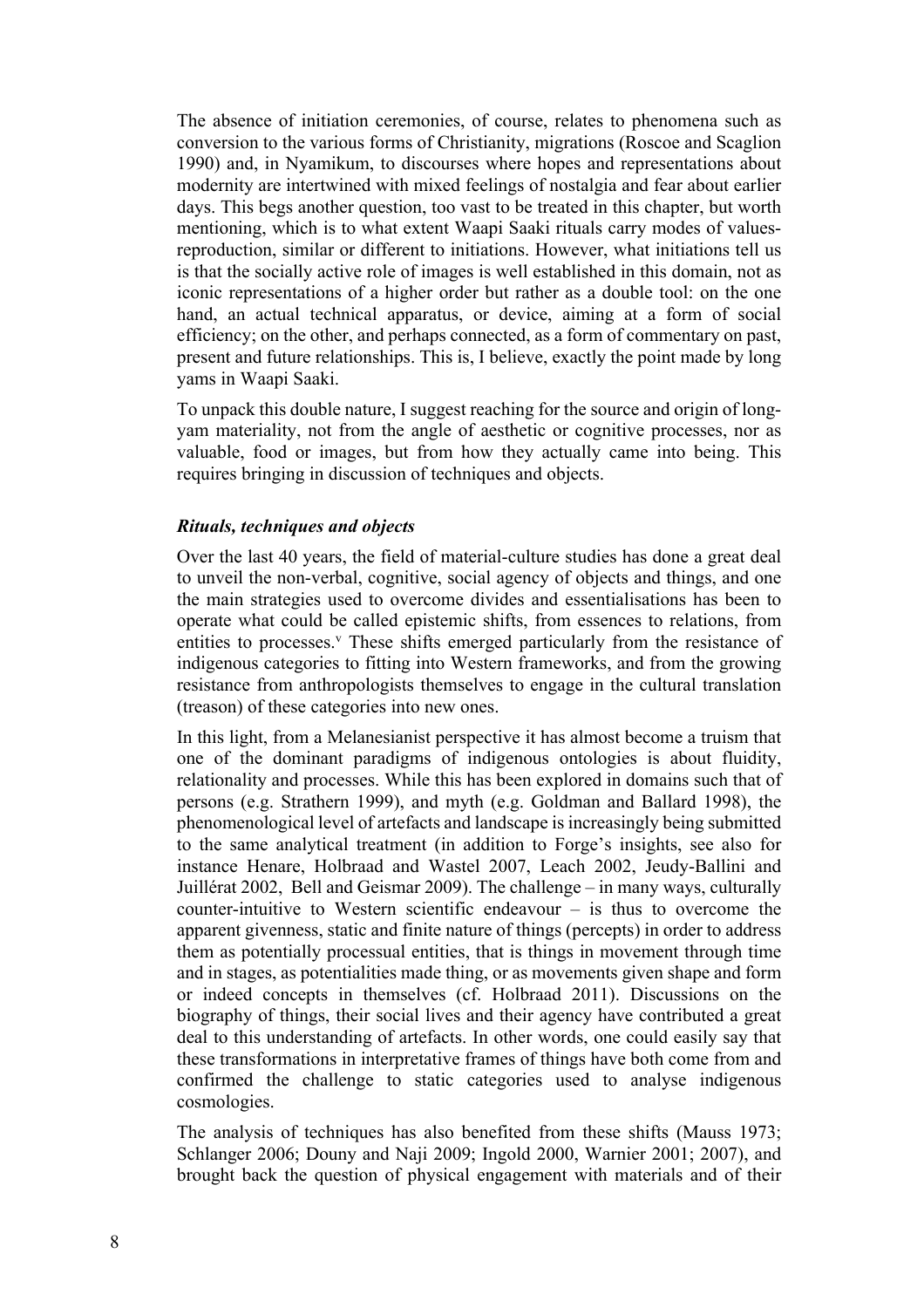relation to cosmology, environment, history or society. What Ganbakiya's response brings attention to – encompassing the phenomenological level – in fact provides one of the entries into the question asked by the editors of this volume, when it comes to artefacts in ritual themselves. Combined with discussions on people, this points to the processes from which artefacts originate.

Investigating what long yams are and how they are cultivated – or materialised – provides some fundamental elements in understanding how they manage effectively to occupy a central position within Nyamikum life. For this, I resort to the French anthropology of techniques, which emerged at the intersection of archaeological and anthropological questions (see Lemonnier 1993). Having changed since its original Marxian angle, which contributed to constrain 'technology' to the study of the loaded conception of 'processes of production' (Warnier 2009; Lemonnier in press), the analysis of techniques, following Mauss's programme (Schlanger 2006), can unpack the interrelated role of body, knowledge and substances in the making of the social life in artefactual forms. Using the methodological tool of the operational sequence (*chaîne opératoire*, cf. Lemonnier 1992: 25–32; Schlanger 2005), in particular, allows the observation and recording of the combination of procedures, materials and knowledge in the actual order (sequence, thus, following the local logic) in which they are performed, where and by whom. In other words, the analysis of how yams come into being provides the necessary empirical complement to analyses of the ways in which they appear and are used as substitutes for persons – that is, for relationships. It might also provide us with a better understanding of why yams (and not pigs, or shells) are the subjects of such elaborated display and of what is actually given to see, and why people make Waapi Saaki.

### *The efficacy of yam ceremonies*

The first level of interpretation, which I have discussed elsewhere (Coupaye 2009c), follows from people's own accounts. Local explanations<sup> $vi$ </sup> of the Waapi Saaki ceremony are particularly clear about the fact that celebrating long yams, and particularly Maambutap, opens the way for all food. Indeed, if long yams are not harvested and celebrated, then no other food can 'come out of the gardens'. In other words, the reason why all Abelam villages hold their yam ceremony is that this is required for them to be able to produce any food. While a functionalist analysis could well interpret this statement in the same way that Malinowski (1978) did in his study of Trobriand gardens, this could lead to a utilitarian vision of the ceremony, confining *waapi* to a ceremonial role, i.e. 'symbolic', a category that has too often been opposed to efficacious, thus putting long yams apart from what also make them proper food.

The rejection of functionalist premises, however, should not lead to a dismissal of the ethnographic fact that Waapi Saaki rituals carry intentions – which in turn brings in the notion of 'efficacy'. However, efficacy and intentions, instead of being only used to qualify the active nature of ritual in processes of social formation, could also be considered as more fundamental underlying principles, giving an access to indigenous conception of materiality and of metaphysics. In addition, from an analytical point of view, it is intentionality and efficacy which allowed Mauss, in his insights about rites and techniques, to move beyond classical understanding of rituals, and to point out that both share the common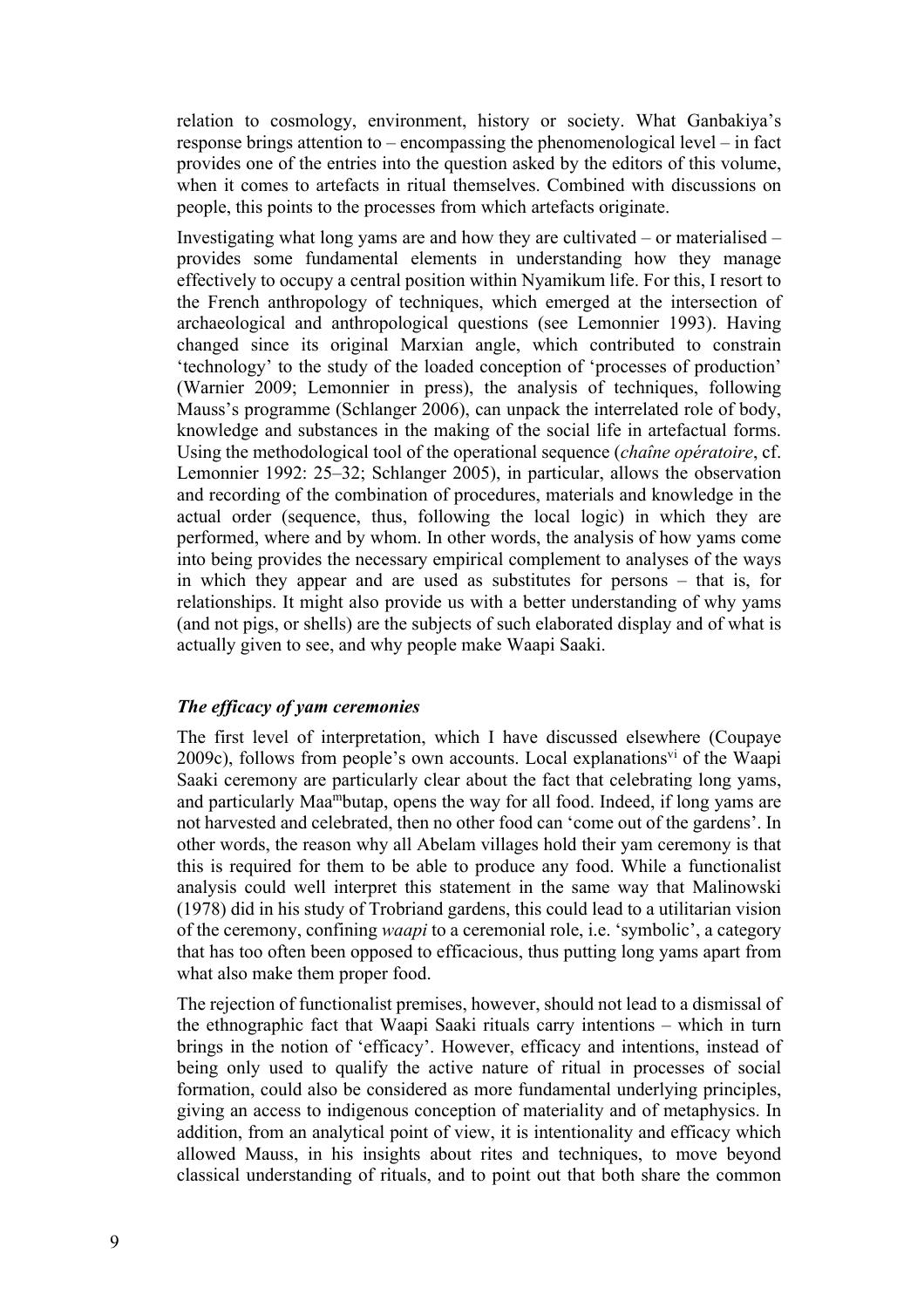features of being 'traditional' (i.e. transmitted, in other words as part of what a community shares and sees as somehow connected to its identity), and effective (Mauss 1968: 404; 1973: 75). The notion of efficacy, as perceived by the actors themselves, opens up the necessary conceptual space to reconsider objects as a particular entry point for an analysis of ritual. For what the ritual display of artefacts such as yams invites us to think is not only how rituals and techniques merge in a single artefact, but also how the ceremonial display pertains to processes that extend beyond the particular instance of ritual itself.

This possibility is made easier through Gell's idea of the agency of visual things, and their capacity for enchanting (i.e. socialising, cf. Gell 1988; 1992; 1998) – in this case, decorated yams as part of the magical enchantment which the ritual imposes on the audience. However, what interests me, in this chapter, is how Gell's notion of the technology of enchantment helps to combine the discussion of the agency of things with materiality and ritual, as well as allowing a discussion of the efficacy of ritual artefacts, without falling into the old trap of functionalism. The idea of enchantment here could be taken in a more emic sense than Gell's cognitive slant allows us to think. As we shall see briefly, yam cultivation is made of technico-ritual actions, that is, following Mauss's definition, both intentionally efficacious and traditional (appropriate): work, *jëmbaa,*is made of a precise combination of actions on materials, substances, relationships (Coupaye 2009b, 2009c), and shrouded in *mayëra* (secrecy/sacredness/power). The display of the material result of such process is necessarily potentially powerful, especially when framed within a ritual.

I take for granted that ritual is a transformative device, which resorts to kinaesthetic and cognitive processes geared to memories, knowledge, sociality and power. In Nyamikum's case, it means that the framing of yams in an exhibition and in a performance of ritual (re)activates forms of embodied and nonverbal types of knowledge. Shared knowledge is what connects the ritual experience to wider domains of everyday life, and transforms it into a cosmological regenerative moment that brings together body, memory, sociality, landscape and time. While this is the case in most rituals, the particular ways in which yams seem to operate, as I have claimed, rest on the fact that everybody in the audience *actually knows how to grow them*. While their size creates the necessary displacement and enchantment (i.e. frame) to bring the focus on that particular instance, everybody knows what has been done to bring them into being. In other words, the long-yam ceremony, because of the techniques the massive tuber instantiates for their audience, does not deal with the revelation of anything particularly secret;<sup>vii</sup> but it does suggest something about the metaphysical nature of what is at work behind the gardening practices from which they emerge, which in themselves have a ritualistic quality that is not confined to the ceremony itself. The regenerative process of the ritual might be more about creating new relationships with old ones, using this very ceremonial moment as a point of contact between domains (human, non-human, dead, living, initiates/noninitiates, and so forth) in order to "fuel" this regeneration, than about creating new knowledge or cosmology. It is more about recombining than creating. This, I suggest could invite us to consider the entire technical system as being a year-long ritual, of which the Waapi Saaki is but one stage – though a crucial one that resonates throughout the entire cycle –, coalescing into a specific artefact: the yam.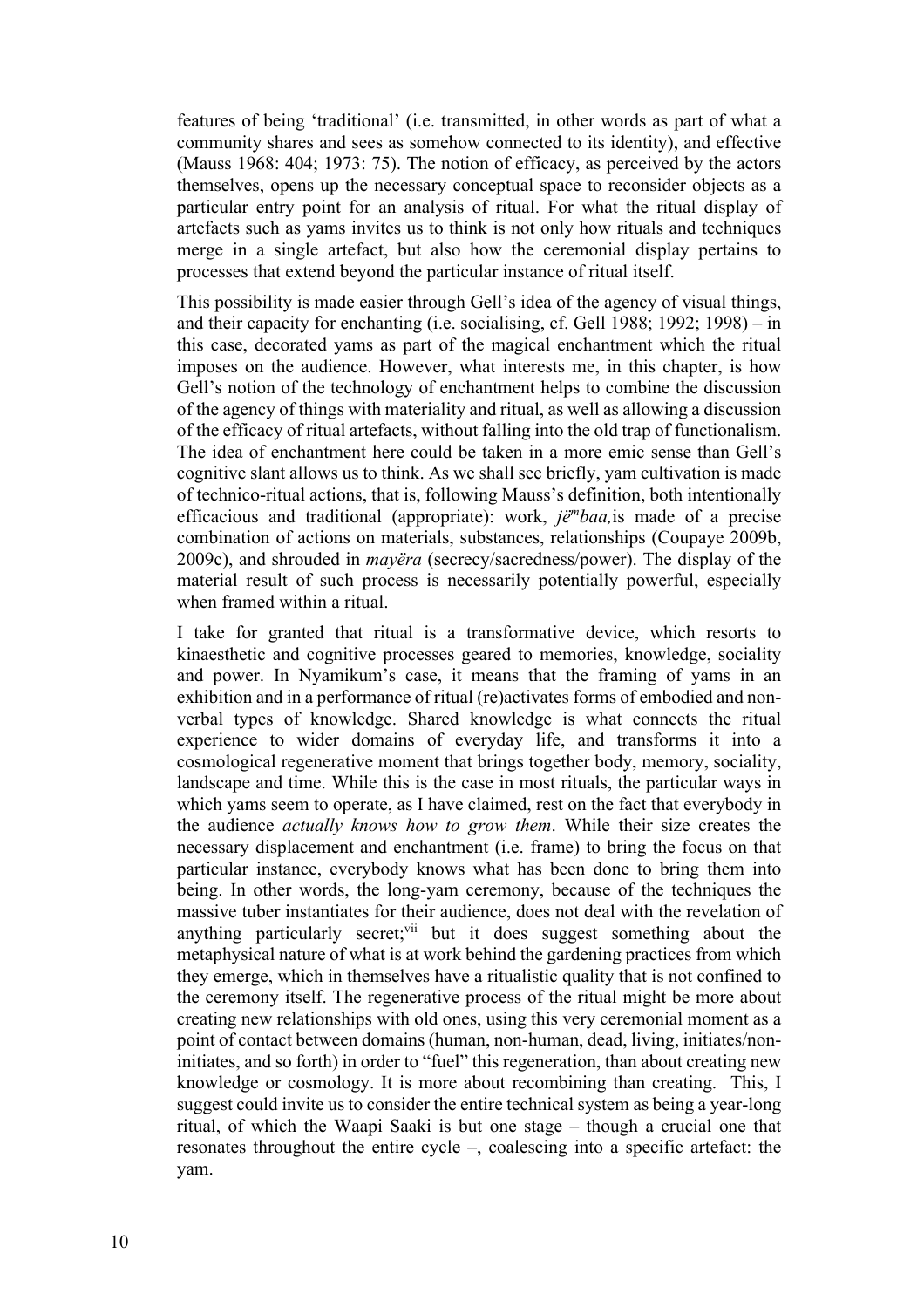### *Techniques as social relationships: yams in the garden*

As mentioned above, the study of technical processes ('technology', cf. Sigaut 2002; Coupaye 2009b; Schlanger 2006: 2-3), has often been reduced to the study of 'processes of production', in which the second term came with a long historical, economical and anthropological past. While the Marxian terminology has been useful for developing an analysis of indigenous relations of production, it is fair to say that its contribution to our understanding of things in themselves is more directed towards how the social value of artefacts is conditioned by the social relations of production, rather to what their materiality is composed of, and what the emic logic is governing this process. That yams are objectifications of relations of production is hardly questionable. But this still leaves at least three other questions largely unanswered: why people choose that particular object to be imbued with such an important role, as well as how do they actually imbue it, and of course, what with.

Yams are the plants that receive most attention over the agricultural cycle (cf. Lea 1964; Coupaye 2010, forthcoming). Two main species of yams are cultivated: *Dioscorea esculenta*, 'short' yams, called *ka* (or 'mami' in Tok Pisin), and *Dioscorea alata*, 'long' yams, *waapi* (or 'yam' in Tok Pisin). Each is associated with a particular type of garden. Small yams are cultivated in opened gardens, planted by a work party of the hamlet's inhabitants (often from the gardener's clan), and associated with a host of other intercropped species (such as taro, beans and peanuts). The crops are cared for by the gardener and his wife. Long yams are cultivated in fenced and more secluded gardens, away from major footpaths, along with a smaller number of intercropped plants. Officially forbidden to women, only the gardener himself and his male allies, are normally allowed to enter the garden. As already mentioned, among the dozens of cultivars used by cultivators, the most valued is the Maambutap.

There is no space here to describe the entire operational sequence,<sup>viii</sup> but to investigate how *waapi*, as finished products, instantiate past relationships requires one to modify slightly the conventional use of the *chaîne opératoire*. In its original use, and for archaeologists, the notion has been mostly helpful in revealing technical variations and choices (cf. Lemonnier 1992; Schlanger 2005). The documentation of these choices was a way both to debunk narrow perceptions of technical facts and to illustrate how the question of differences between techniques and society was a moot one. In the English-speaking domain, this intertwining has been attributed to the combined work of science and technology studies and actor-network theory (ANT – see for instance Latour 1993B). It must be said, though, that at the end of the 1980s proponents of ANT such as Bruno Latour were engaged in collaborations and discussions about technology with anthropologists such as Pierre Lemonnier, along with other members of the French group *Technologie Culturelle* (stemming from the work of Leroi-Gourhan), (cf. Coupaye and Douny 2010), leading to ANT largely benefited from anthropological insights (Latour and Lemonnier 1994).

In the case of yams, I used operational sequence to document the processes that led to the making of an artefact, while following not a positivist, agronomic line, but rather dimensions and processes that cultivators consider essential to their success. As a result, the ethnography of yam cultivation reveals the complex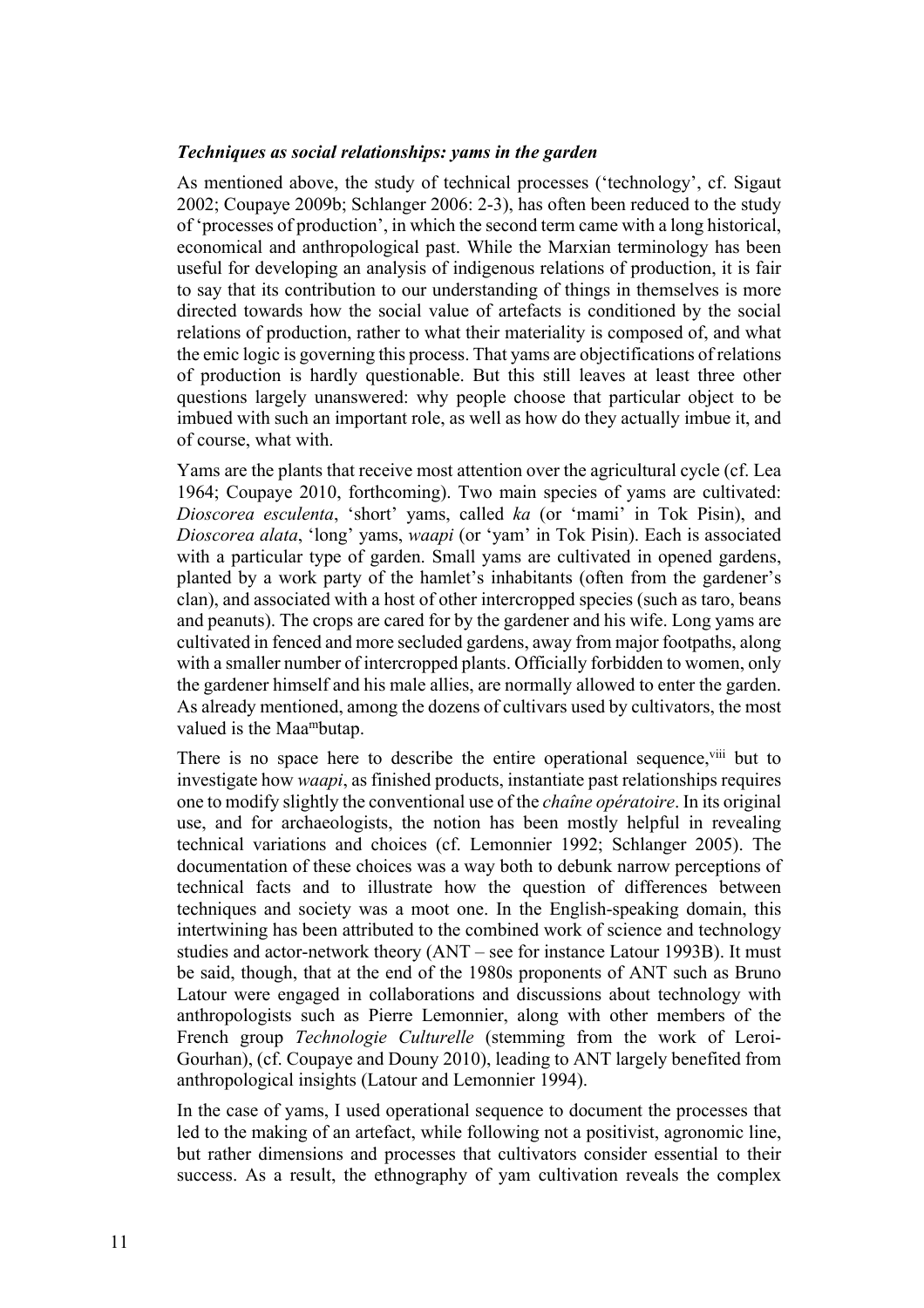intertwining of several elements of the gardeners' reality (cf. Coupaye 2009b; 2009c) occurring over the agricultural cycle.

Some material dimensions of the techniques differ depending on the types of yams. Short yams are planted in relatively shallow holes, covered by a small mound of soil; one tuber set (the germinated tuber) will produce several others. The yam vine is a single climber staked on a vertical pole. The long-yam sett, on the other hand, is planted on top of a large mound, built up from a deep hole which has been previously dug and then refilled with soft soil, in order to create a bed of softer soil. The set produces a long vine which will branch out into several more, all carefully laid on a horizontal trellis and checked every day as they grow. Reaching the end of this trellis, they are trained up a vertical one.<sup>ix</sup> In addition, precautions are taken to ensure that the plant will yield only one new tuber, which will grow down through the softer soil of the mound and into the bed.

Nevertheless what the analysis fo the operational sequence shows is that, in spite of some differences, the cultivation and display of long yams cannot be entirely separated from the cultivation of short ones. The classic ethnological label of 'ceremonial yams' has in fact being highly problematic, in not only reproducing a Western-like form of opposition between ceremonial and functional (i.e. ritual and technical), but also concealing the web of technical and spatial – in other words empirical – relationships between the two species of short and long yams, and the places, crops and techniques of their cultivation.

These relationships are exemplified in different ways. Some long yams are planted within the short-yam garden (and vice versa), implying the same type of devices and processes but also following local conceptions of plant sociality – no plant can grow alone, and requires the support of others. Obviously, elements such as body techniques (in which I would include not only the gestures and actions concerning materials, but also the set of behavioural prescriptions and proscriptions aiming at controlling the cultivator's body substances) are used in both gardens. Even more so, these techniques are part of other types of operation, pointing out the systemic nature of technical processes (see Gille 1979; Lemonnier 1992: 8–11);  $\lambda$  it also means that certain values and properties attributed to particular operations on materials in yam cultivation are at play in others. For instance, penis bloodletting, as a way to get rid of bodily substances nefarious to the gardener's efficacy, is said to be among the first operations to take place before planting long yams, but it is also required for initiation, as well as before painting, hunting or a football game. But less dramatic techniques are used in both gardens, such as using a digging stick, starting a work session in a garden by lighting a fire in the garden shelter, sleeping or eating periodically in the garden, or joking with friends and family while taking a break from garden work, are also considered as an integral part of the process, influencing the success of the harvest.

Some materials, such as seeds, shoots and sets planted within the long-yam garden in fact originate in the short-yam gardens, of which they are explicitly construed as material extensions. The land itself provides a pervasive and dominant paradigm in Abelam sociality (cf. Huber-Greub 1988; 1990), substantially, conceptually and spatially connecting the gardener and his clan with its reproductive capacity, as land itself is said to recognise its owner and to allow him (or not) to grow things in it.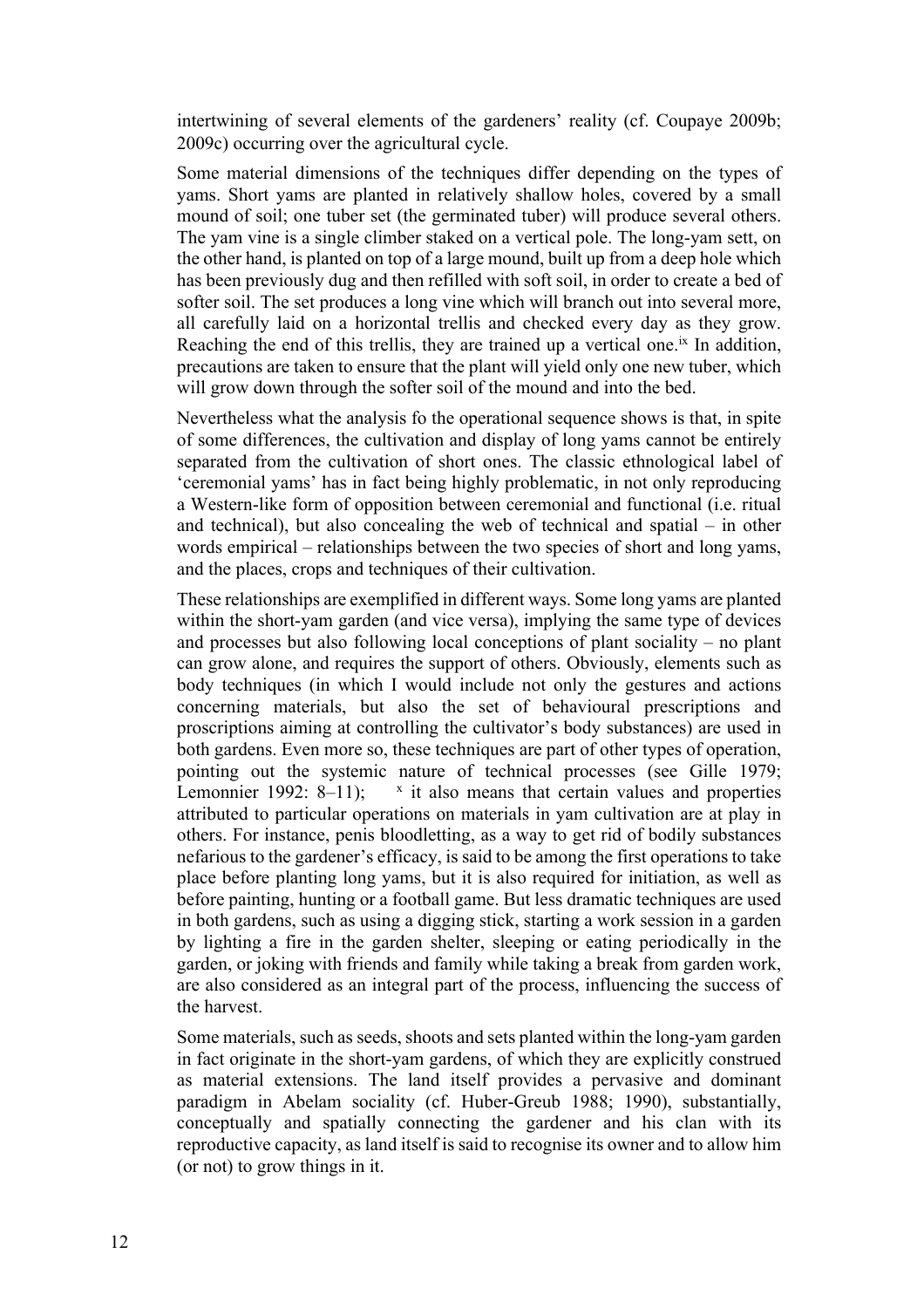Other connections with domains outside the long-yam garden involve visible or invisible substances (such as those used as fertilisers, cf. Forge 1962) and agents (such as water-spirits, ancestral figures and earthworms), as well as sociality (relationships between opposite sexes, and between and within hamlets and villages, exchanges with the living and the dead – for instance, verbal exchanges during regular public gatherings are said to provide the 'heat' necessary for the procreative power of garden, cf. Coupaye 2007a). Such connections are also elicited in the material decorative elements used on displayed *waapi*, presenting a general composition (in a material and visual sense) which associates long yams, initiates, figures painted on the front of the ceremonial house, carvings used in initiation settings, called *wapinyan* ('children of the yams', cf. Forge 1966: 24).

All these different components draw in, originate from or connect with sets of relationships and domains that gardeners consider as technically efficacious – delineating a form of metaphysics. Although these components are required in order to obtain a satisfying result in the form of a long, straight yam, it is only through the cultivator's knowledge and ability to manipulate, negotiate and mix them that the required specific agencies coalesce, and are objectified in the form of the harvested tuber. Because yam-cultivation techniques are about merging substances, agents and sociality, matters that connect to local cosmological, material and social understandings, they indeed have the capacity to invoke powerful emotions in the Waapi Saaki audience – but in turn this makes a strong statement about society.

What the *chaîne opératoire* renders visible to the researcher is thus the mixing of different domains, relations established through body techniques and social relationships, which are not visible in the finished product but which nevertheless underlie its further use. It also shows that operations conceptualised by Western analyses as either exclusively 'material' or 'non-material' are in fact tightly interwoven within the social fabric of the artefact. This strongly evokes ANT's approach, even more so that the yam could be construed indeed as an hybrid between Society and Nature, between a ceremonial artefact imbued with symbolic values – making it a valuable – and a botanical species requiring certain climatic conditions and agronomical techniques – imbuing it with nutritive qualities. ${}^{xi}$  So, the next question could be: is a yam a materialised network, perhaps?

### *Cutting the network in order to give it to see*

In a famous paper that tackles the ANT concept of network, Strathern (1996) provides me here with the necessary imagination to outline what is given to see during the Waapi Saaki. Long yams are particularly beautiful, efficacious to display, and good to think, because, in fact, they are – and *not only* in the mind of the anthropologist – social (technical) relationships, or a network of humans and nonhuman domains temporarily brought to a halt. For a brief moment, the fluidity, the uncertainty, the contradictions are stopped, concretised and make things, in order to be glimpsed by those who experience them during the course of their everyday life.

In other words, yams originate from the technical combination of different social, spatial cosmological sources, and thus form condensed images of procreativity. Stemming from human agency, sociality and negotiations, they allow the transference of the invisible power of ancestors (procreativity) into an immanent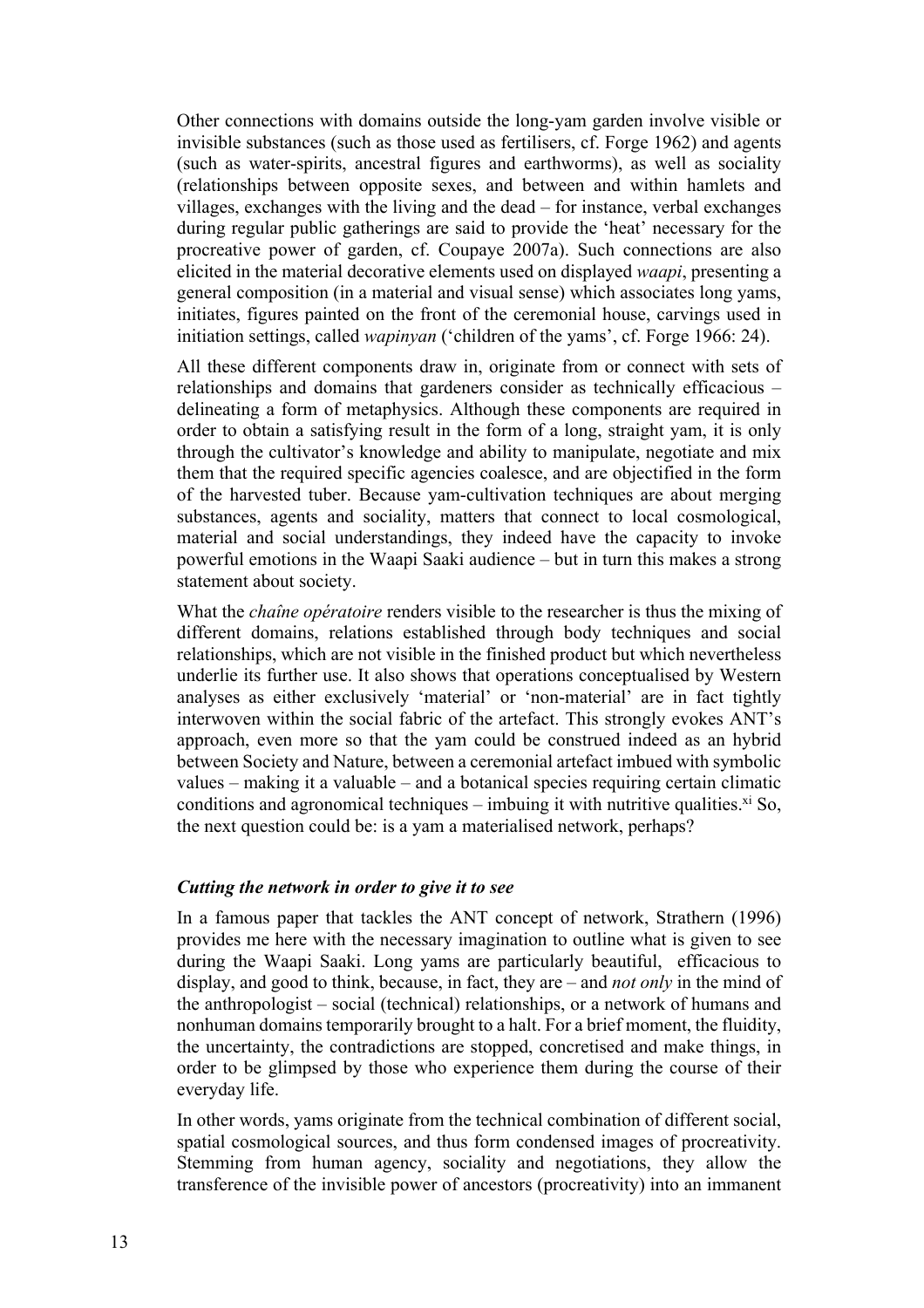and detachable (thus consumable) form. This is, I suggest, what is revealed during the Waapi Saaki, to be seen, and ready for being exchanged, consumed and replanted. Being the vegetal result of procreativity, they are thus the epitome of all food, celebrating the efficacy of all gardening processes and the future harvests.

But this could be said of many artefacts, and my demonstration would only have a methodological value, if I was not also bringing the attention to the fact that, for the Abelam, the choice of yam is far from being incidental.

The agronomist, linguist and anthropologist André-Georges Haudricourt (Ozanne-Rivierre and Rivierre 1995), in two articles that have become famous (at least in French circles), brilliantly pointed out two important features of relationships with plants, and how these relationships are relevant to the understanding of social forms. First, he pointed to the correlation between how people interact with plants and how they interact with each other, notably through processes of domestication but also through agronomic techniques (1987a). Second, Haudricourt demonstrated how, in Melanesia, yams constitute a form of paradigm for clans, social relationships and human beings (1987b), which is confirmed by the pervasiveness of yams in Abelam metaphors and sociality (Tuzin 1972; Scaglion 1999; Coupaye 2007a). The iterative nature of the agricultural year – of which the ceremonial part is but one operation within the entire sequence – re-instantiates over time the paradigmatic nature of human/plant relationships, based on ontological constructions (see Descola 2005: 145–62). This dynamic procedure, anchored in material relationships, allows for processes of trialling, inventing and/or discovering old and new forms of conceptual *bricolage*, for comments, and for passing from agronomic techniques to social processes, and vice versa.

This is made possible, Haudricourt pointed out, because yams, as botanical species, have a mode of reproduction, differing from many other vegetable species within the Melanesian environment. It is through vegetative reproduction, that is the cutting (or dispersal) of a germinated tuber, that new tubers are produced. Each of these new tubers of the same cultivar are, in fact clones of the original sett, and of each other (Burkill 1951, Haudricourt 1987b: 288). All are, in fact extension of the same individual vegetal. This particularity is shared by a number of other cultivated plants, most with some symbolic dimensions, such as the taro (*Colocasia esculenta*) or the cordyline (*Cordyline fruticosa*). Because all the specimens presented are clones of the same vegetal individual, they also make visible variations, no longer as the result of some invisible uncontrollable process, but as material instantiations of the gardener's skill, capacity and sociality. It implies that the cultivator – as is not the case with other types of  $\text{crop}$  – knows that in case of a bad harvest, only the soil, his cultivation process and the weather can be considered responsible, Haudricourt remarked (ibid).

Thus, during the Waapi Saaki, the audience's attention and evaluations goes through the material result, towards the technical process – not as production process but as ways of recruiting, engaging and combining relations –, now invisible but known to all. While yams as clones and their mode of reproduction have been interpreted as a fantasy of male parthenogenesis (Tuzin 1995: 300), I feel that over-emphasising the a-sexual reproductive capacity of cloned yams would miss another part of the ontology they manifest: the botanical property of the vegetal species itself. Cloning is not only a materialising process of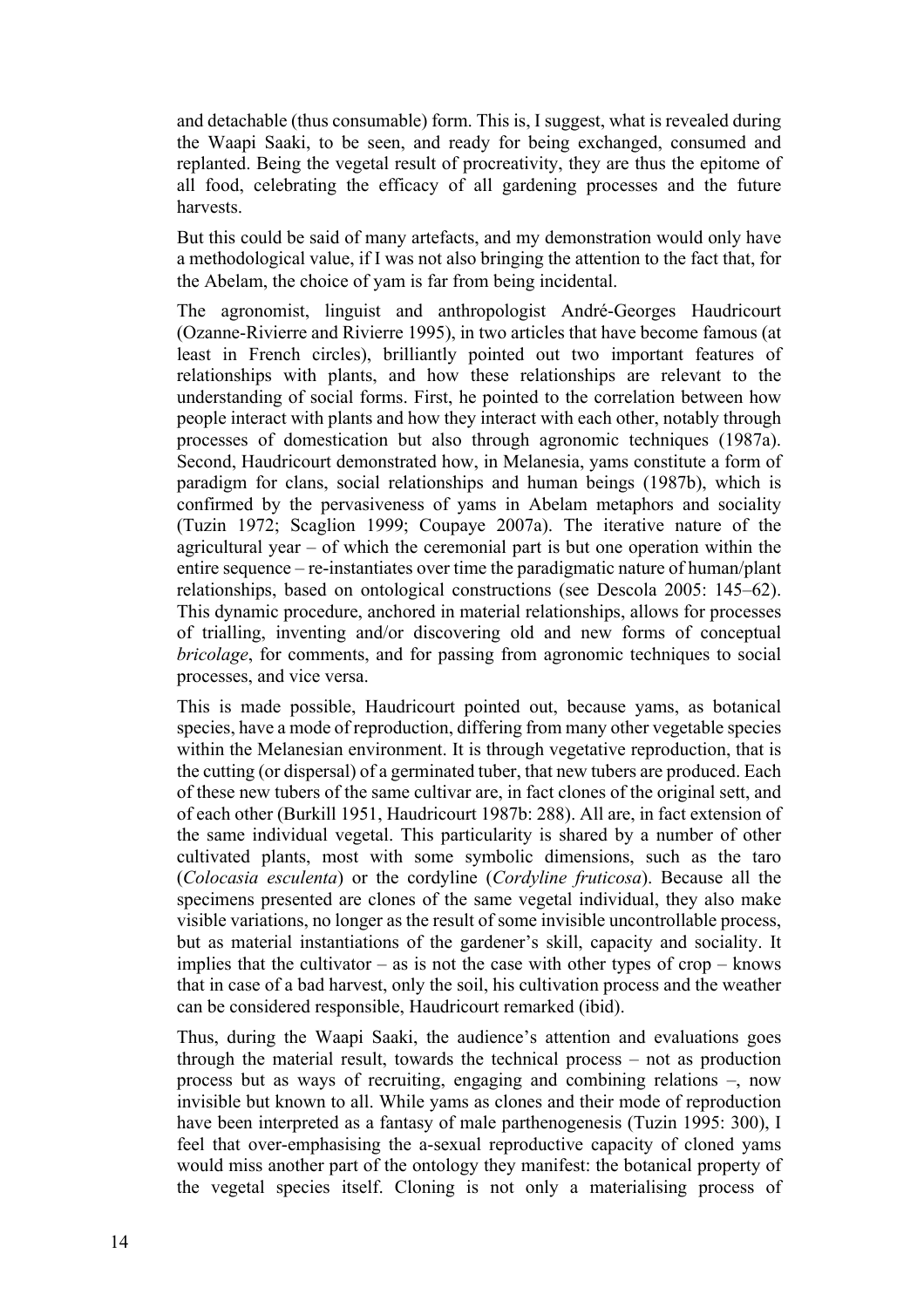multiplying and diversifying the same original. It could also be providing a sort of 'neutral ground' to make visible the fact that social reproduction also requires long-term human agency.

Yams, displayed so as to be seen, as a conflation of relationships, evaluated and commented upon, can thus be seen as a form of Abelam non-verbal comment on society – a form of sociology. This is made possible not only because of the ceremonial context in which they appear, but also because they instantiate, within the garden, a process at work within society. It is also made possible because both initiations and Waapi Saaki rituals work by equating, and placing on the same conceptual plane, yams, clans, human beings, ancestors, hamlets and villages. Through the collapsing of these fluid entities through ritual display and performance, it shows how everything reproduces and is made material through the manipulation of cosmological forces – potentially dangerous and opposed, but brought together through the agency of human beings and their capacity to negotiate passageways, bridges between different cosmological domains.

In other words, the yam indeed provides what could correspond to a form of Abelam sociology, not only because of the pervasiveness of its metaphorical dimensions, but also because its socio-technical grounding throughout the agricultural year provides people with the means they need to interpret and to comment on the value of the sociality-made-thing displayed during the Waapi Saaki. In the end, yams, clans, human beings, carvings, ancestors can all be considered as clones, whose particularity is to emphasise how it is techniques – in their most mundane forms (and not only through beautiful objects) – which constitute sociality through matter, essential to social reproduction. It is this centrality of technical processes, as a comment on yam metaphysics, which I believe is displayed in the Waapi Saaki.

In turn, long-yam rituals can be seen as recreating in their audience metaphysical bridges or channels, not only at the particular moment of the ritual but throughout the entire operational sequence of yam cultivation, that allow people to produce food during the entire year, and to regenerate society. This is possible because techniques are embodied socialisation, while also calling to cosmological domains constantly reactivated, checked and readjusted in order to maintain their efficacy. The intertwining of representations with acting on the material (whose reality and efficacy is to be seen, eaten and shared through yams) can be seen as an emanation of technical practices (in a Maussian purest senses) throughout the agricultural year, and as spilling over into domains of existence through the multiple passages (materials, substances, agents, sociality) created by the technical system.

## *Conclusion: an attempt at putting initiation and yam ceremonies in perspective*

Like in the initations, the display of *waapi* does have a revelatory power. By tying up together (giving it shape) a "snapshot" of past relationships, the potential to create other ones (exchanges, compensations, new tubers, new food, new cultivation processes), and the embodied knowledge of how these have already occurred and will happen again during the next cycle, Waapi Saaki offers a fugitive but holographic glimpse of the complexity of social processes. As with initiations images that reveal the tuber-like nature of humans, clans, hamlets, villages (in a fractal way), it could be that yams enable the revealing of the human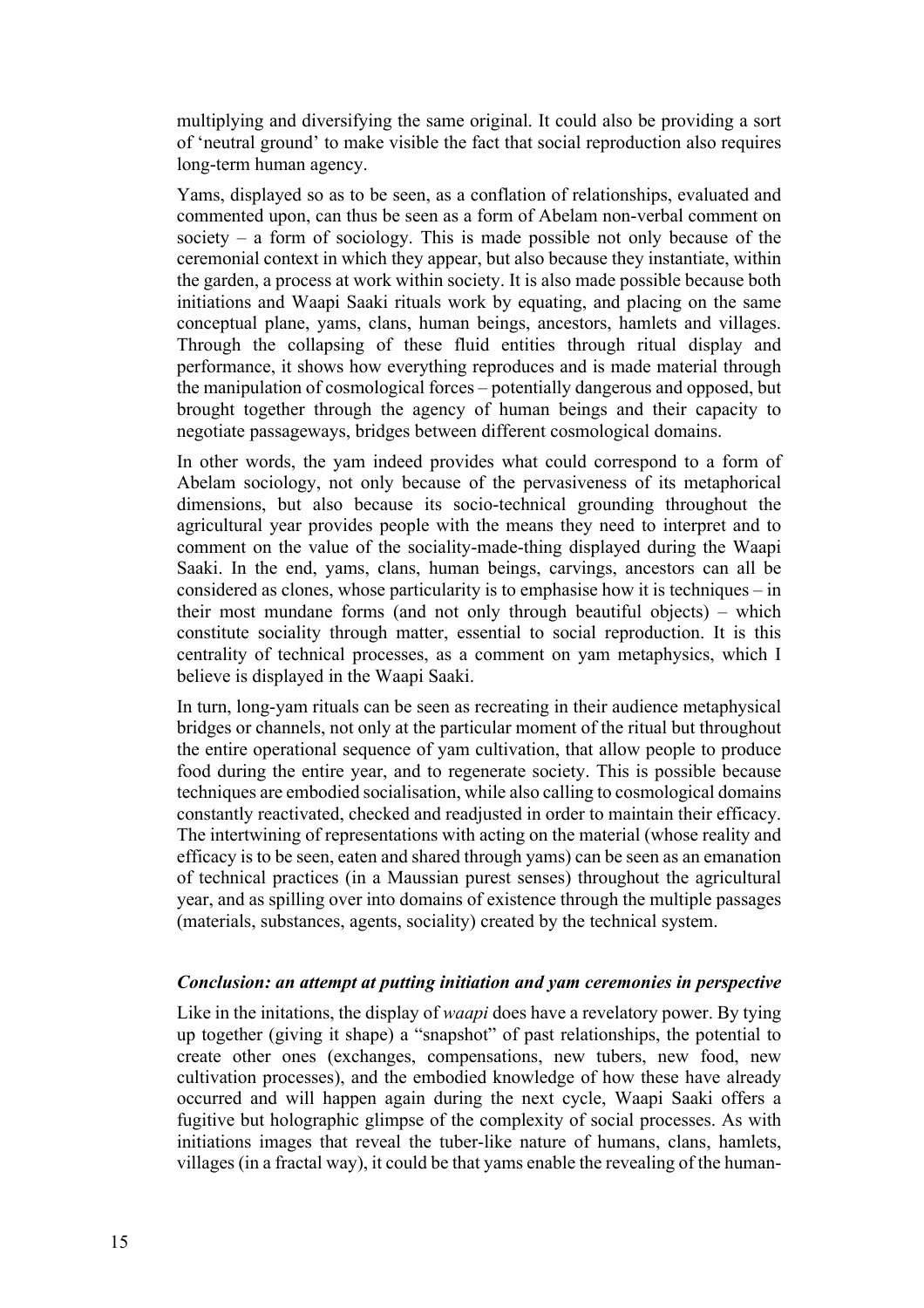made nature of social relationships, and the possibility of their enduring agency through time.

What exhibiting *waapi* does is bringing to light, in a framed circumstance, images of sociality, as well as providing people with specific social forms to think through. Instantiating ('made in an instant') processes that are known, even if experienced in a messy, fluid and fuzzy way, it simultaneously makes present what has been done before, and announces what will happen: the harvesting of the food made possible by human agency on, and commerce with, the world and the nurturing of the community with the social relationships they are able to recreate. If the audience is transformed, it is through the renewal and confirmation of its capacity to generate social relationships. Ultimately, it is not so much ancestors or supernatural entities who create society but rather human beings themselves.

And what of the initiations? While it is difficult to interpret the absence of initiations within the scope of this chapter, I would suggest some kind hypothesis of how to relate them to the Waapi Saaki. Both rituals carry similar commentaries about sociality, through formal and conceptual echoes of yam cultivation and display. Both are processes of social reproduction; both equate human beings and yams, but also work by adding ancestors, clans and the dead to the process. The appearance of yams – like the appearance of decorated initiates – corresponds to the recursive coming-into-being of ancestral entities whose materialisation is in fact the result of mixed agencies: humans themselves as an instantiation of these non-human entities, and the distributed forms of those powers in the physical and social landscape. Thus both ceremonies make manifest ancestral powers, which are summoned to participate in this cosmo(re)genesis, by reaffirming simultaneously their transient nature, and their enduring temporality – as yams are the same (in)dividual repeated over and over each cycle. In the case of initiations, the materialisation of ancestors leads to the making of elaborate images and figures, notably inside the ceremonial house. At the end of the initiation, once they had been put in the presence with these images, initiates were released into the world, dressed as ancestors themselves or as yams. In the Waapi Saaki case, long yams are also, at one level, images of ancestors, made manifest through the use of iconographic clues (such as masks, colours and the general structure of the decoration), and at another level are the actual manifestations of ancestral procreativity through their nature as 'relations-made-things'. In both cases, the return of ancestors has to be made temporary by human agency – as exemplified by the aggressiveness of *puyaa* dancers welcoming both the yams and, I was told, the initiates, which act both as a warning and a welcoming of these powerful entities.

Again following Forge's suggestions, initiations and the Waapi Saaki ritual are mostly about the relationships between things. But the transformation of relationships into things does not happen only at a dramatic moment of the ceremony. What the ceremonies show is that it has occurred before that, over the course of the agricultural year, through the everyday *routine* (operational sequence) of garden work and social engagements that it requires, and it also carries the hope that it will remain so.

What the Waapi Saaki ritual do – following what Gilbert Lewis demonstrates  $(1980: 30) -$  is to isolate the yams and focus attention on them. It surrounds them with special features that 'frame' them, and that alert the attention of the spectators. In turn, the ritual invites them to discover aspects and relationships that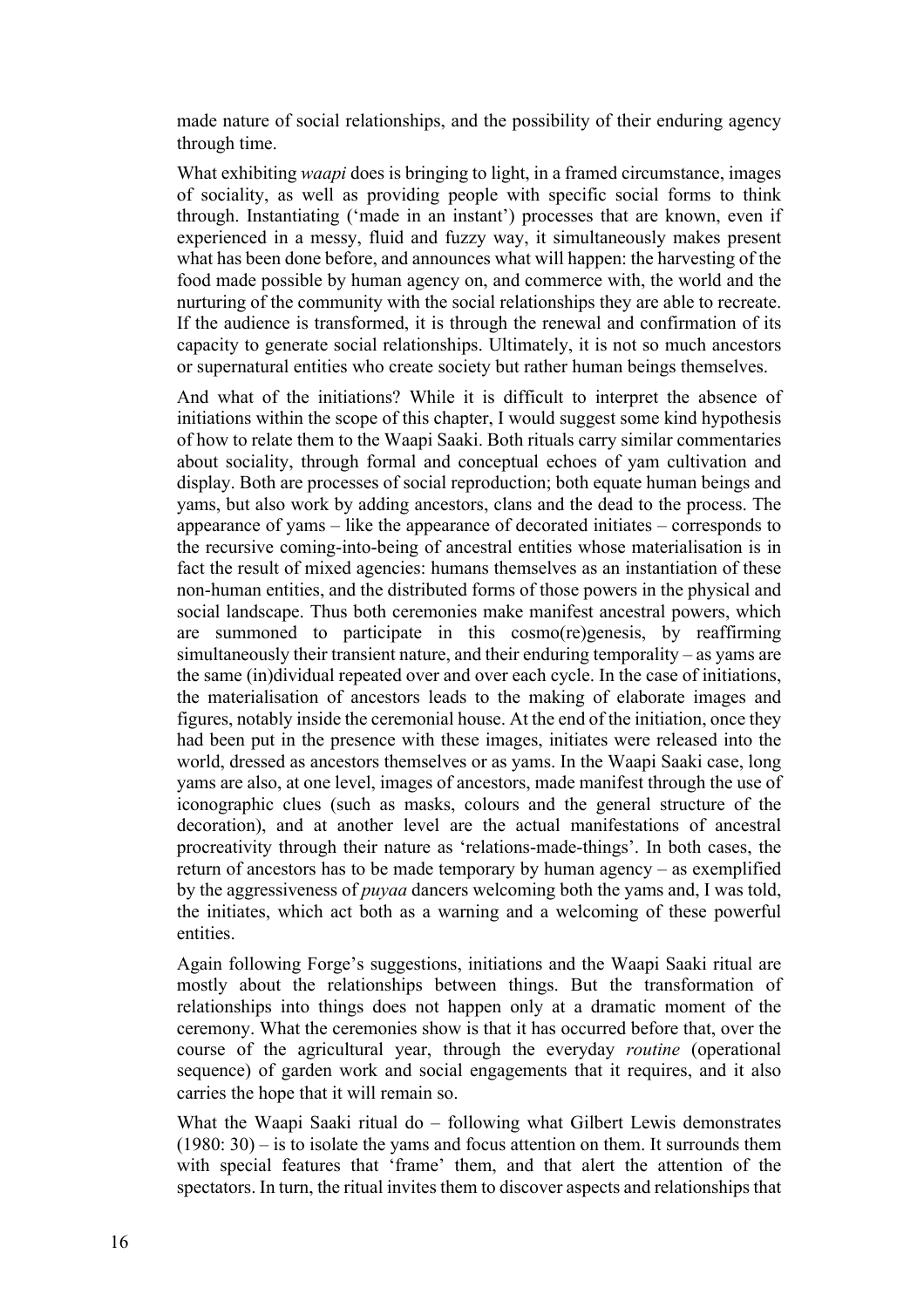are 'otherwise too ordinary to see', but whose nature as 'ordinary' is the actual stuff of everyday life. Through the ritual enchantment of yams during the Waapi Saaki, the entire technical process is enchanted too, making yam cultivation a whole-year ritual. The ritual enchants the technical process in both directions, past and future. The past, as it confirms what everybody knows about the ways yams – as society – come into being; the future, as yams contain potential relationships that can only be released once the display has been done. In between, the Waapi Saaki can be seen as a sort of turning point, which brings attention to yams as the fugitive instantiation of the transient and fluid nature of past and future sociality.

Yams frame the ritual as much as ritual frames yams.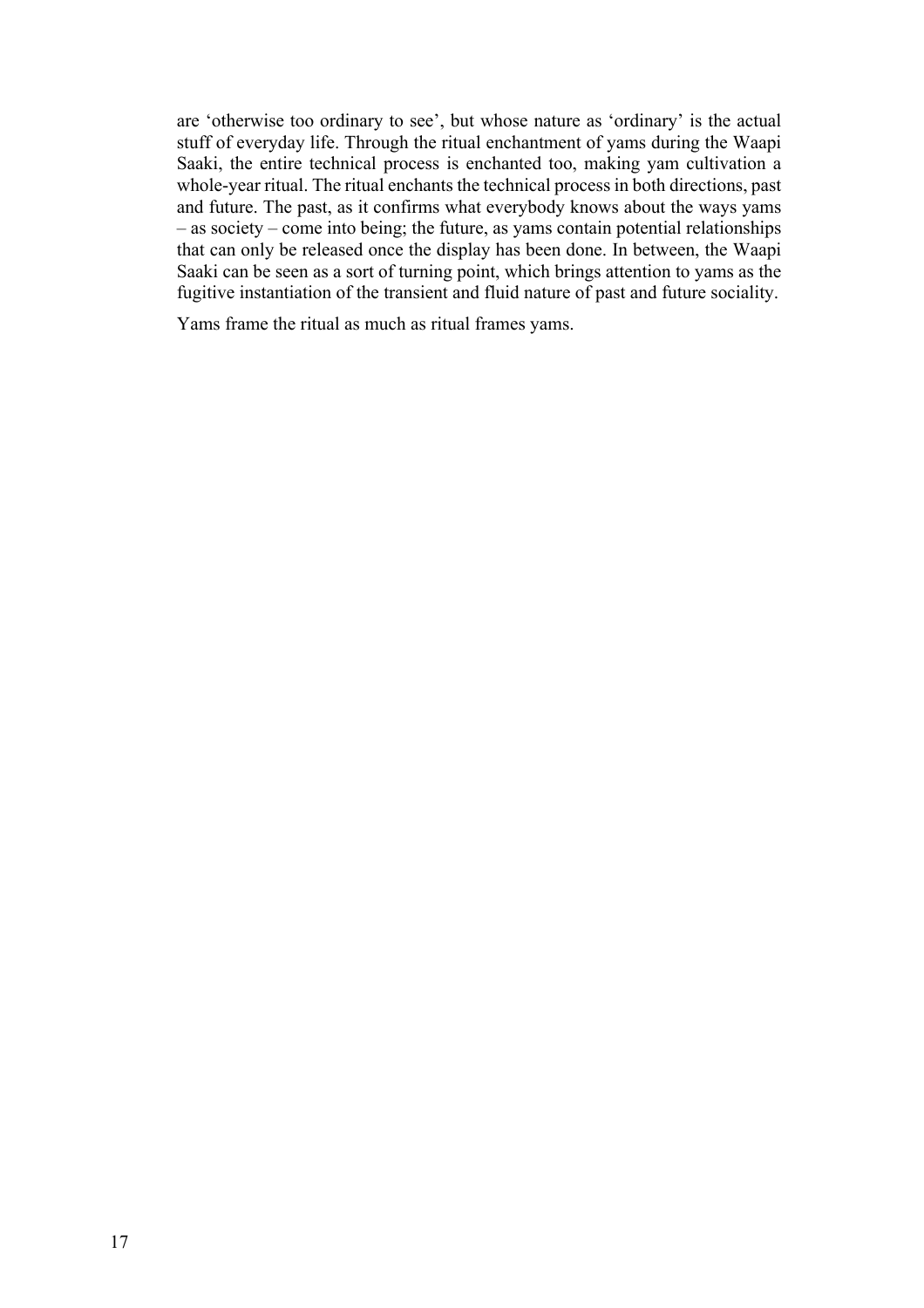#### **Notes**

vi Such explanations, I believe, would benefit from taking seriously Wittgenstein's discussion of Frazer's interpretation of magic (Wittgenstein 1982; de Lara 2005).

vii As Barth (1975) points out, secrecy is less about an actual content than a form of cloaking device, in itself a symbolic-creation process.

viii Cf. Coupaye 2009a; 2009b; 2010 for partial descriptions.

ix In fact, because the gardens are set on slopes, the entire structure is more oblique, than horizontal, including the vertical one. The shape of the long yam trellis has some formal (and architectonic) echo in the famous ceremonial house described and analysed in the literature (cf. Hauser-Schäublin 1989a; Coupaye 2009a).

### **Bibliography**

Barth, Fredrik (1975). *Ritual and Knowledge among the Baktaman of New Guinea* (New Haven, CT: Yale University Press, and Oslo: Universitetsforlaget).

\_\_\_\_\_ (1987). *Cosmologies in the Making: A Generative Approach to Cultural Variation in Inner New Guinea* (Cambridge: Cambridge University Press).

Bateson, Gregory (1936). *Naven* (Cambridge: Cambridge University Press).

Bell, Joshua A. and Haidy Geismar (2009). 'Introduction: materialising Oceania: new ethnographies of things in Melanesia and Polynesia', *Australian Journal of Anthropology*, 20, pp.  $3 - 27$ .

Burkill, I.H. (1951). 'The rise and decline of the greater yam in the service of man', *Advancement of Science*, 7, pp. 443–8.

Coupaye, Ludovic (2007a). 'Beyond mediation: the long yams of Papua New Guinea. In Jeffery, Celina and Greg Minissale (eds.), *Global and Local Mediations: (In) Between Art Histories* (Cambridge: Cambridge Scholar Press), pp. 205–30.

\_\_\_\_\_ (2007b). 'Some Abelam portraits', *Arts & Cultures 2007*, pp. 258–75.

\_\_\_\_\_ (2009a). 'Experiencing space: the Abelam *tëkët* frize', *Arts & Culture 2009*, pp. 210–25.

(2009b). 'What's the matter with technology? Long (and short) yams materialisation and technology in Nyamikum village, Maprik district, East Papua New Guinea', *Australian Journal of Anthropology*, 20, pp. 93–111.

<sup>i</sup> Literally 'Big Man', but also 'big brother'. These are older men who have a preeminent position in the village's collective decision-making processes (cf. Godelier and Strathern 1991).

ii This ceremony is further described an illustrated in Coupaye 2007b and in Coupaye, forthcoming.

iii The division is mine, based on comparison between 10 different venues.

iv There are different types of *Waapi Saaki* dances, not all of which exclude women. The *Kaagu*, though, is said to be specific to *Maambutap* yams, while ceremonies for other types of cultivars can involve different types of dance.

<sup>v</sup> While this can be traced back to Lévi-Strauss's adaptation of Roman Jackobson's phonology to

kinship (Lévi-Strauss 1974: 46), among many recent instances of such analytical shifts one

remembers Latour's (1993), from society/nature to the semi-objects that proliferate in between, or Melanesianists' shifts from individual/society to sociality (Strathern 1988)

<sup>x</sup> For instance, using a hammer to drive in a nail can be seen in the processes of building a barn, fixing a painting on a wall, or crucifying a human being.

This repartition – or as Latour would say, 'purification' – is particularly visible when doing a literature review the particular topic of yams in Melanesia. The review shows a clear distinction between works concentrating, on the one hand, on geographical, botanical and agronomical aspects of yam cultivation and, on the other hand, anthropological investigation of their symbolic, social or, ritual dimensions, with little passage between each (Coupaye, forthcoming).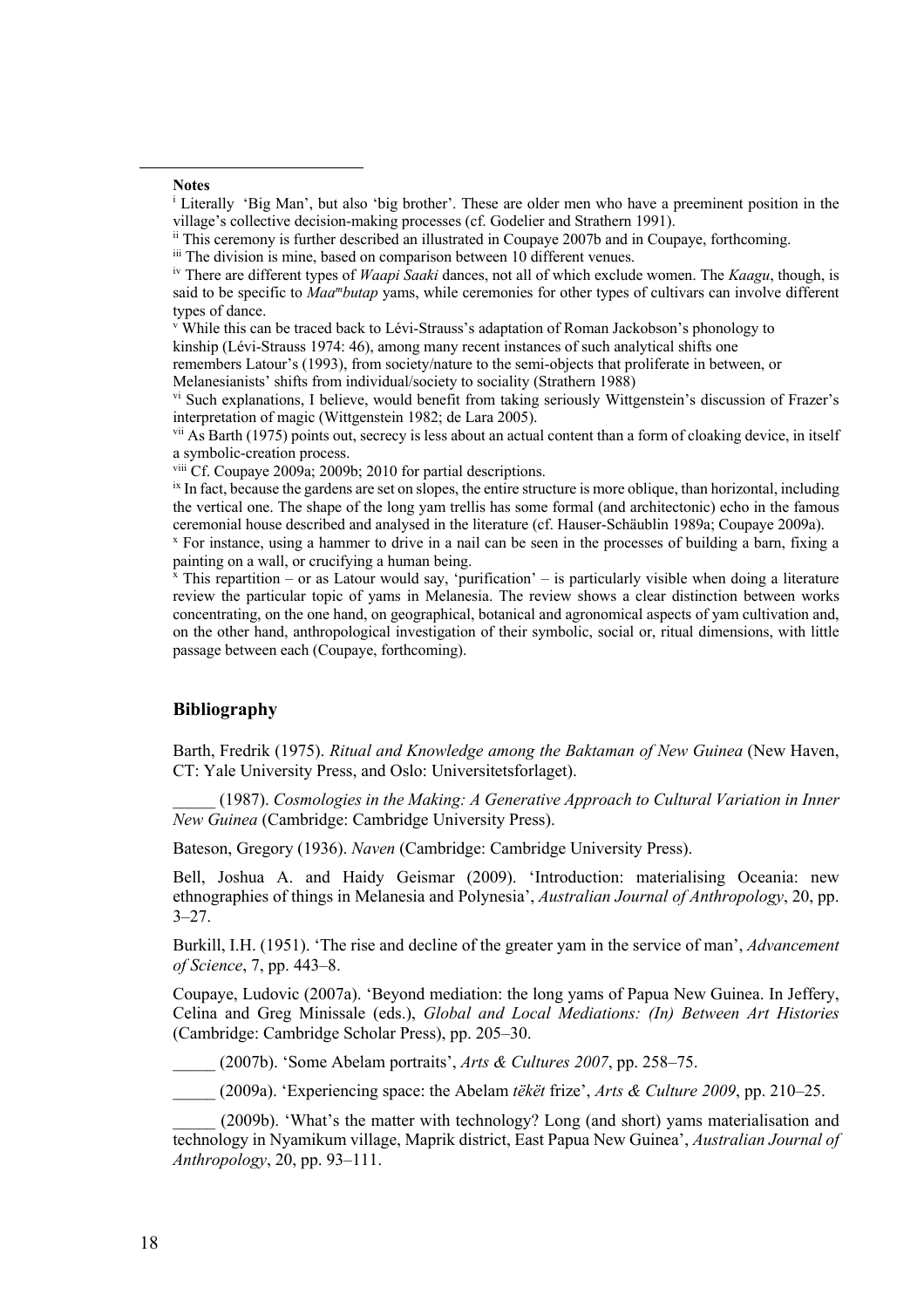\_\_\_\_\_ (2009c). 'Ways of enchanting: *chaînes opératoires* and yam cultivation in Nyamikum Village, Maprik, Papua New Guinea', *Journal of Material Culture*, 14/4, pp. 433–58.

\_\_\_\_\_ (2010). 'Décrire les objets hybrides', *Techniques & Culture*, 52–3, pp. 50–67.

\_\_\_\_\_ (forthcoming) *Growing Arts, Displaying Relationships* (London and New York: Berghahn Books).

\_\_\_\_\_ and Laurence Douny (2010). 'Dans la trajectoire des choses: comparaison des approches francophones et anglophones contemporaines en anthropologie des techniques', *Techniques & Culture*, 52–3, pp. 12–39.

Descola, Philippe (2005). *Par-delà Nature et Culture* (Paris: Gallimard).

Douny, Laurence and Myriem Naji (2009). 'Editorial: making and doing the material world', *Journal of Material Culture*, 14/2, pp. 411–32.

Forge, Anthony (1962). 'Paint: a magical substance', *Palette*, 9,pp. 9–16.

\_\_\_\_\_ (1966). 'Art and environment in the Sepik', *Proceedings of the Royal Anthropological Institute for 1965*, pp. 23–31.

\_\_\_\_\_ (1967). 'The Abelam artist'. In Freedman, Maurice (ed.), *Social Organization: Essays Presented to Raymond Firth* (London and Chicago, IL: Cass), pp. 65–84.

\_\_\_\_\_ (1970). 'Learning to see in New Guinea'. In Mayer, P. (ed.), *Socialization: The Approach from Social Anthropology* (London, New York, Sydney, Toronto and Wellington: Tavistock), pp. 269–91.

\_\_\_\_\_ (1972). 'The Golden Fleece ', *Man*, 7, pp. 527–40.

\_\_\_\_\_ (1973). 'Style and meaning in Sepik art'. In Forge, A. (ed.), *Primitive Art and Society* (London and Oxford: Oxford University Press), pp. 169–92.

(1990). 'The power of culture and the culture of power'. In Lutkehaus, Nancy, Christian Kaufmann, William E. Mitchell, Douglas Newton, Lisa Osmundsen and Meinhard Schuster (eds.), *Sepik Heritage* (Durham, NC: Carolina Academic Press), pp. 160–70.

Gell, Alfred (1975). *Metamorphosis of the Cassowaries: Umeda Society, Language and Ritual*  (London: Athlone).

\_\_\_\_\_ (1988). 'Technology and magic', *Anthropology Today*, 4/2, pp. 6–9.

\_\_\_\_\_ (1992). 'The technology of enchantment and the enchantment of technology'. In Coote, Jeremy and Anthony Shelton (eds.), *Anthropology, Art and Aesthetics* (Oxford: Clarendon), pp. 40–63.

\_\_\_\_\_ (1998). *Art and Agency* (Oxford: Clarendon).

Gille, Bertrand (1979). 'La notion de système technique (essai d'épistémologie technique)', *Technique et Culture*, 1, pp. 8–18.

Godelier, Maurice and Marilyn Strathern (eds.) (1991). *Big Men and Great Men: Personifications of Power in Melanesia* (Cambridge: Cambridge University Press, and Paris: Éditions de la Maison des Sciences de l'Homme).

Goldman, Laurence R. and Chris Ballard (eds.) (1998). *Fluid Ontologies: Myth, Ritual and Philosophy in the Highlands of Papua New Guinea* (Westport, CT: Bergin & Garvey).

Haudricourt, André-Georges (1987a [1962]). 'Domestication des animaux, culture des plantes et traitement d'autrui'. In A.-G. Haudricourt, *La Technologie, Science Humaine*, *Recherches d'Ethnologie et d'Histoire des Techniques* (Paris: Maison des Sciences de l'Homme), pp. 277–85.

\_\_\_\_\_ (1987b [1964]). 'Nature et culture dans la civilisation de l'igname: l'origine des clones et des clans'. In A.-G. Haudricourt, *La Technologie*, pp. 287–98.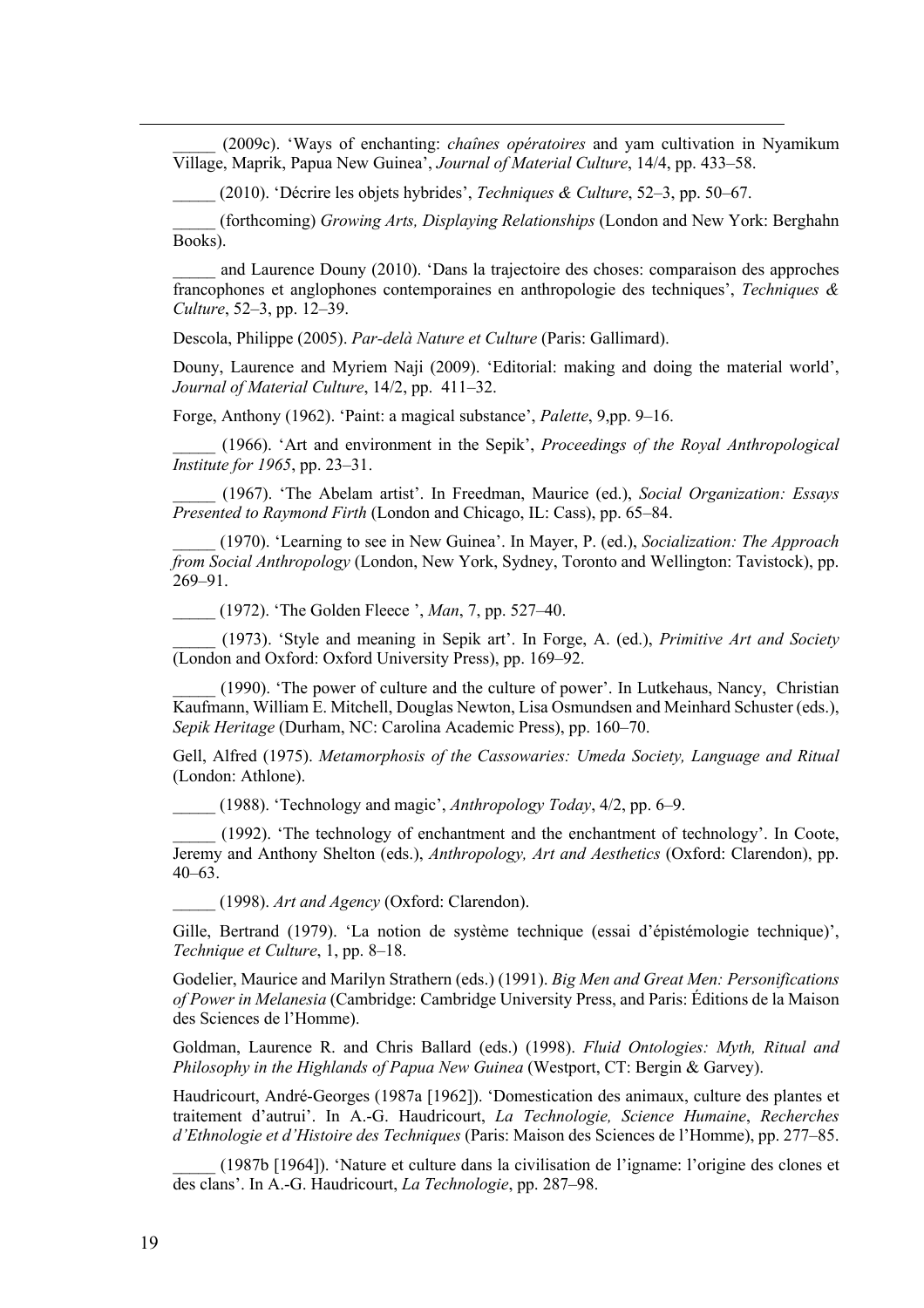Hauser-Schäublin, Brigitta (1989a). *Kulthäuser in Nordneuguinea*, Vol. 1, *Architektur, Funktion und Symbolik des Kulthauses bei den Abelam*; Vol. 2, *Vergleichende Studien zu Kulthaüsern im Sepik-Gebiet und an der Nordküste*. Abhandlungen und Berichte des Staatlichen Museums für Volkerkunde (Dresden and Berlin: Akademie-Verlag).

\_\_\_\_\_ (1989b). *Leben in Linie, Muster und Farbe: Einführung in die Betrachtung aussereuropaïscher Kunst am Beispiel der Abelam, Papua-Neuguinea* (Basel, Boston, MA, and Berlin: Birkhäuser Verlag).

\_\_\_\_\_ (1995). 'Puberty rites, women's *Naven* and initiation: women's rituals of transition in Abelam and Iatmul cultures'. In Lutkehaus, Nancy C. and Paul B. Roscoe (eds.), *Gender Rituals: Female Initiations in Melanesia* (New York and London: Routledge), pp. 33–53.

Heermann, Ingrid (1983). 'Ein Lingwallndu-Initiations-Raum der Abelam: die Sammlung Gerrits im Linden-Museum Stuttgart', *Tribus*, 32, pp. 127–69.

Henare, Amiria, Martin Holbraad and Sari Wastell (eds.) (2007). *Thinking Through Things: Theorising Artefacts Ethnographically* (London and New York: Routledge).

Hobart, Angela and Bruce Kapferer (eds.) (2005). *Aesthetics in Performance: Formation of Symbolic Construction and Experience* (New York and Oxford: Berghahn Books).

Holbraad, Martin (2011). 'Can the Thing Speak?. Open Anthropology Cooperative Press. http://openanthcoop.net/press/http://openanthcoop.net/press/wpcontent/uploads/2011/01/Holbraad-Can-the-Thing-Speak2.pdf (last checked on the  $2<sup>nd</sup>$  of June 2011)

Houseman, Michael and Carlo Severi (1994). *Naven ou le donner à voir* (Paris: CNRS).

Huber-Greub, Barbara (1988). *Kokospalmenmenschen: Boden und Alltag und ihre Bedeutung im Selbstverständnis der Abelam von Kimbangwa (East Sepik Province, Papua New Guinea)*. Basler Beiträger zur Ethnologie, Vol. 27 (Basel: Weipf).

\_\_\_\_\_ (1990). 'Land in the Abelam village of Kimbangwa'. In Lutkehaus, Nancy et al. (eds.), *Sepik Heritage*, pp. 274–85.

Ingold, Tim (2000 [1988]). 'Tools, minds and machines: an excursion in the philosophy of technology'. In Ingold, T. (ed.), *The Perception of the Environment: Essays on Livelihood, Dwelling and Skill* (London and New York: Routledge), pp. 294–311.

Jeudy-Ballini, Monique and Bernard Juillérat (eds.) (2002). *People and Things: Social Mediation in Oceania* (Durham, NC: Carolina Academic Press).

Juillérat, Bernard (1986). *Les Enfants du Sang: Société, reproduction et imaginaire en Nouvelle Guinée* (Paris: Éditions de la Maison des Sciences de l'Homme).

\_\_\_\_\_ (1992). '"The mother's brother is the breast": incest and its prohibition in the Yafar Yangis'. In Juillérat, B. (ed.) *Shooting the Sun: Ritual and Meaning in West Sepik* (Washington, DC and London: Smithsonian Institution Press), pp. 20–124.

Kaberry, Phyllis (1941). 'The Abelam tribe, Sepik District, New Guinea: a preliminary report', *Oceania*, 11/3, pp. 233–58 and 11/4, pp. 345–67.

\_\_\_\_\_ (1941–42). 'Law and political organisation in the Abelam tribe, New Guinea', *Oceania*, 12/3, pp. 209–25 and 12/4, pp. 331–63.

\_\_\_\_\_ (1971). 'Political organisation among the northern Abelam'. In Berndt, R.M. and P. Lawrence (eds.), *Politics in New Guinea* (Nedlands: University of Western Australia Press), pp. 35–73.

de Lara, Philippe (2005). *Le Rite et la Raison: Wittgenstein Anthropologue* (Paris: Ellipse.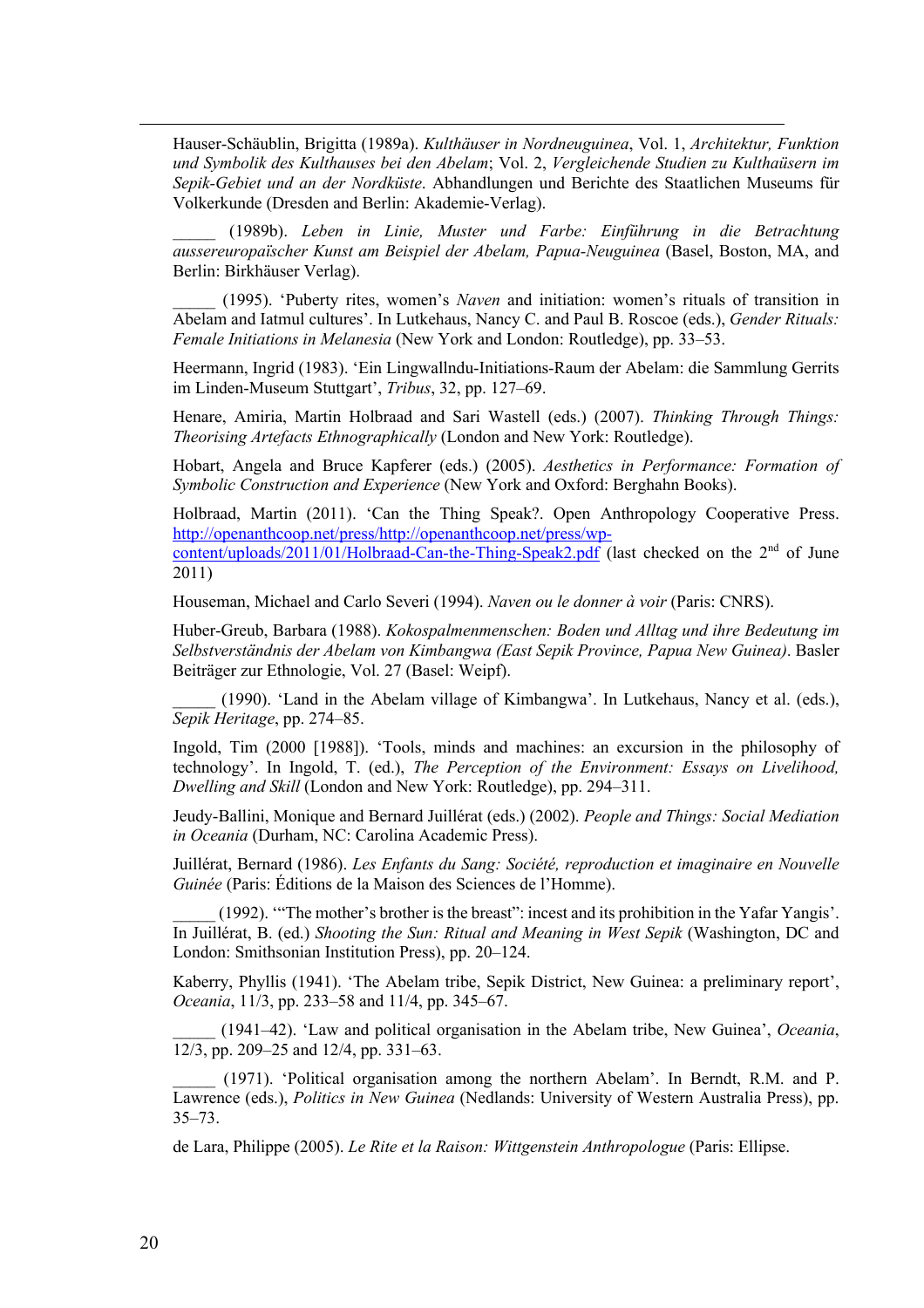Latour, Bruno (1993). 'Ethnography of a "high-tech" case: about Aramis'. In Lemonnier, Pierre (ed.), *Technological Choices: Transformation in Material Culture since the Neolithic* (London and New York: Routledge), pp. 372–98.

\_\_\_\_\_ (1993 [1991]). *We Have Never Been Modern* (London: Harvester Wheatsheaf).

\_\_\_\_\_ and Pierre Lemonnier (eds.) (1994). *De la préhistoire aux missiles balistiques: L'intelligence sociale des techniques* (Paris : La Découverte).

Lea, David A.M. (1964). *Abelam land and sustenance horticulture in an area of high population density, Maprik, New Guinea*. Unpublished DPhil thesis, Australian National University, Canberra.

Leach, James (2002). 'Drum and voice: aesthetics, technology, and political relations in a Rai Coast (Papua New Guinea) society', *Journal of the Royal Anthropological Institute*, 8, pp. 713– 34.

Lemonnier, Pierre (1992). *Elements for an Anthropology of Technology* (Ann Arbor, MI: University of Michigan Press).

\_\_\_\_\_ (ed.) (1993). *Technological Choices: Transformation in Material Culture since the Neolithic* (London and New York: Routledge).

Lemonnier, Pierre (in press). 'Des objets pour penser l'indicible La nécessaire convergence des théories de la culture matérielle', in *La Préhistoire des autres. Comment l'archéologie et l'anthropologie abordent le passé des sociétés non-occidentales*, edited by Nathan Schlanger and Anne-Christine Taylor (Paris: La Découverte).

Lévi-Strauss, Claude (1974 [1958]), *Anthropologie structurale* (Paris: Plon).

Lewis, Gilbert (1980). *Day of Shining Red: An Essay on Understanding Ritual* (Cambridge: Cambridge University Press).

Losche, Diane (1995). 'The Sepik gaze: iconographic interpretation of Abelam form'. In Weiner, James F. (ed.), *Too Many Meanings: A Critique of the Anthropology of Aesthetics*. Social Analysis 38 (Adelaide: Department of Anthropology, University of Adelaide), pp. 47–60.

Malinowski, Bronislaw (1978 [1935]). *Coral Gardens and their Magic: A Study of the Methods of Tilling the Soil and of Agricultural Rites in the Trobriand Islands* (New York: Dover).

Mauss, Marcel (1968 [1909]). *Œuvres*, Vol. I*: Les fonctions sociales du sacré* (Paris: Editions de Minuit), pp. 357–477.

\_\_\_\_\_ (1973 [1934]), 'Techniques of the body', *Economy and Society*, 2/1, pp. 70–88.

Morphy, Howard (2005). 'Style and meaning: Abelam art through Yolngu eyes', *Res*, 47, pp. 209– 30.

Ozanne-Rivierre, F. and Jean-Claude Rivierre (1995). 'In memoriam: André-Georges Haudricourt, 1911–1996', *Oceanic Linguistics* 36/1, pp. 1–5.

Roscoe, Paul and Richard Scaglion (1990). 'Male initiation and European intrusion in the Sepik: a preliminary analysis'. In Luthehaus et al (eds.), *Sepik Heritage*, pp. 414–23.

Scaglion, Richard (1999). 'Yam cycles and timeless time in Melanesia', *Ethnology*, 38/3, pp. 211– 25.

Schlanger, Nathan (2005). 'The Chaîne Opératoire'. In Renfrew, Colin and Paul Bahn (eds.), *Archaeology: The Key Concepts* (London and New York: Routledge), pp. 25–31.

\_\_\_\_\_ (ed.) (2006). *Marcel Mauss: Techniques, Technology and Civilisation* (New York and Oxford: Durkheim and Berghahn Books).

Strathern, Marilyn (1996). "Cutting the Network", *The Journal of the Royal Anthropological Institute,* 2(3): 517-535.